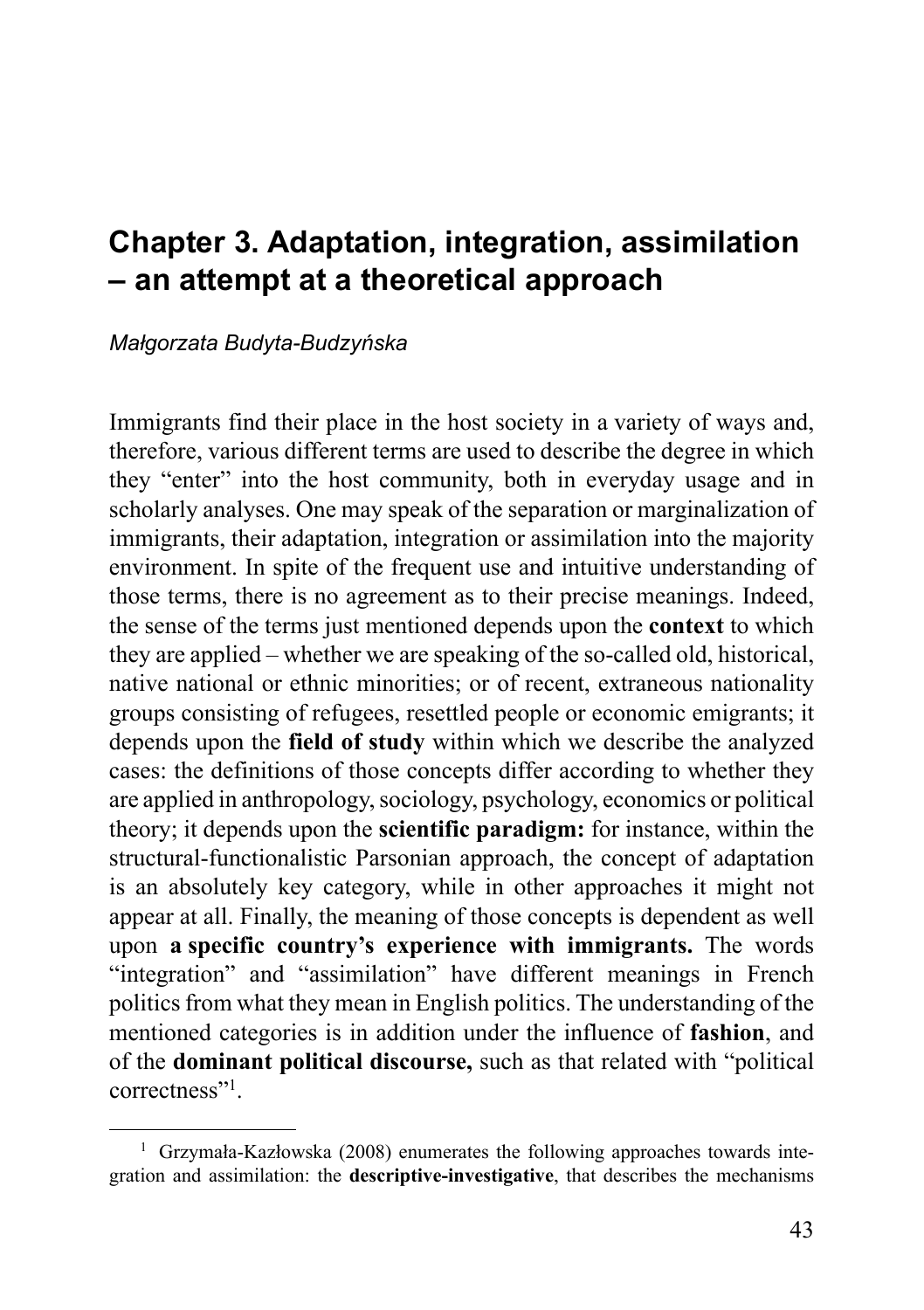Within the approach presented in the following, separation, adaptation, integration and assimilation are treated as successive degrees – beginning with the weakest and least advanced, of the immigrants' "entry" into the host society. All the four concepts denote both a process, and a state – they describe a phenomenon in its phase of appearance and growth, i.e. dynamically, as well as the effects of this process, its final result. Similar to the concept of diffusion, adaptation and assimilation are categories originating from biology – in the social sciences they refer to inter-group and inter-cultural contacts and are applied to immigrants and the host society, or to ethnic and national minorities and majorities.

# **The four degrees of the "entry" of immigrants into the host society**<sup>2</sup>

We may distinguish several degrees in the "entry" of immigrants into the host society. The boundaries between them are difficult to define, since the process of "entering" into the community of the majority may develop in different ways depending on the sphere of life. The least advanced stage, at which many immigrants remain and never surpass, is that of separation.

**Separation** is a process, and state, where the group either remains in self-imposed isolation (marginalization), or is isolated from the majority of society. Isolation may be an effect of official policies followed by the state, or by a specific government, but it may as well result from historical prejudices, tradition, resentment, or be an effect of recent events. Institutionalized isolation is currently highly infrequent, what is observed

of absorbing immigrants into the host society; the **normative-ideological**, formulating recommendations as to what is desirable; the **legal-institutional**, which analyzes legal norms and state policy on immigration; and the **political**, which exposes the way that those concepts function in public discourse and are employed towards social mobilization, raising fears, distracting attention from other issues, or raising support for specific political decisions. The first of those approaches is a description of the existing situation, a diagnosis – while the remaining three are rather visions or proposals of solutions to specific problems.

<sup>&</sup>lt;sup>2</sup> We disregard here the situation of being a cosmopolite. The cosmopolite, Bauman's tourist, feels well in every place, is equally at home everywhere and at the same time, is not at home anywhere. In such a case it is difficult to speak of "immersion" in a specific community or culture.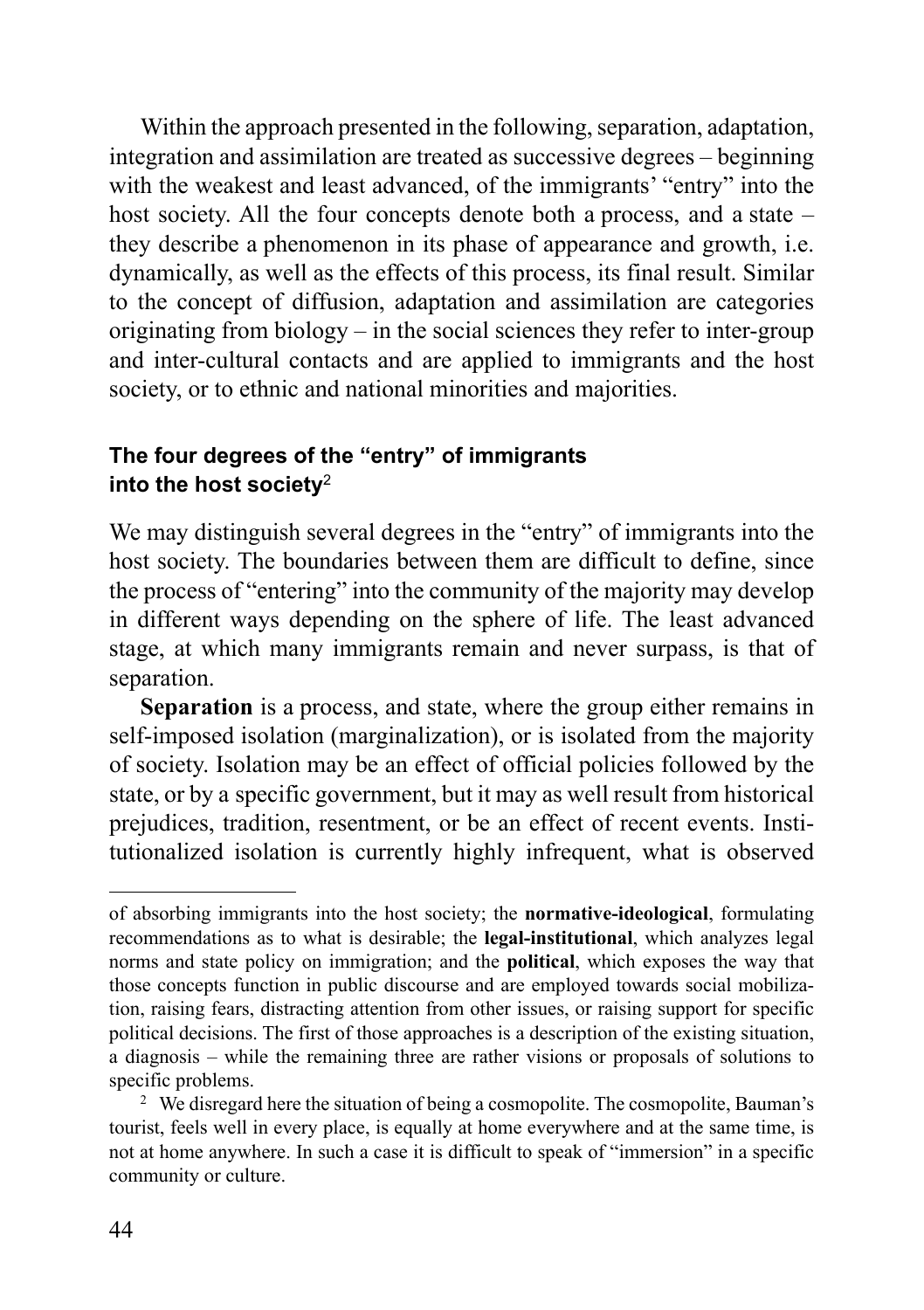more often is customary separation, applying to housing space or the educational sphere. No state in Europe could currently afford to follow a blatant policy of segregation, yet spatial separation is not infrequent: in the Czech Republic there exist isolated Roma settlements, in French cities one may find housing projects populated entirely by several generations of immigrants from the Maghreb, in Amsterdam some urban neighborhoods are dominated by the Moroccan minority.

**Adaptation** is the next stage of the "entry" of immigrants into the host community. The concept of adaptation was made popular by Darwin, and it means as much as to acquire a minimum of capabilities enabling survival. This is a category that seldom appears within anthropology (however, it is present in the works of Malinowski); it is, however, employed by various schools of sociology ever since sociology has been a separate field of knowledge: in Spencer's evolutionism (where adaptation denotes the gradual improvement of social abilities under the pressure of the environment), in the functional school (adaptation meant as a mechanism that regulates the mutual relations between the subjects of social life), in Parsons's functional-structural approach (adaptation meant as the capability of subsystems to adapt to the system as a whole – a part of AGIL). For the purposes of the present study, we shall define adaptation as the minimal accommodation to the environment that enables survival. We may single out economic adaptation, related to the job market; cultural adaptation, relative to language and cultural competence in the country of settlement; and social adaptation, concerning the social interaction with the native population.

Adaptation, being the least advanced degree of "entry" of immigrants into the host community, does not require close contacts with members of the host society, nor does it raise the need to establish close bonds within secondary groups – not to mention entering into primary groups of the host society. Adaptation refers usually to the basic biological and economic conditions enabling survival. It assumes adopting within certain spheres – mainly those related to work, of patterns of behavior and norms dominant in the host environment, while maintaining own patterns of behavior and values within the private sphere.

The next degree of "entry" of immigrants into the majority group is integration. **Integration** means a process and state where immigrant individuals and groups establish relatively robust relationships with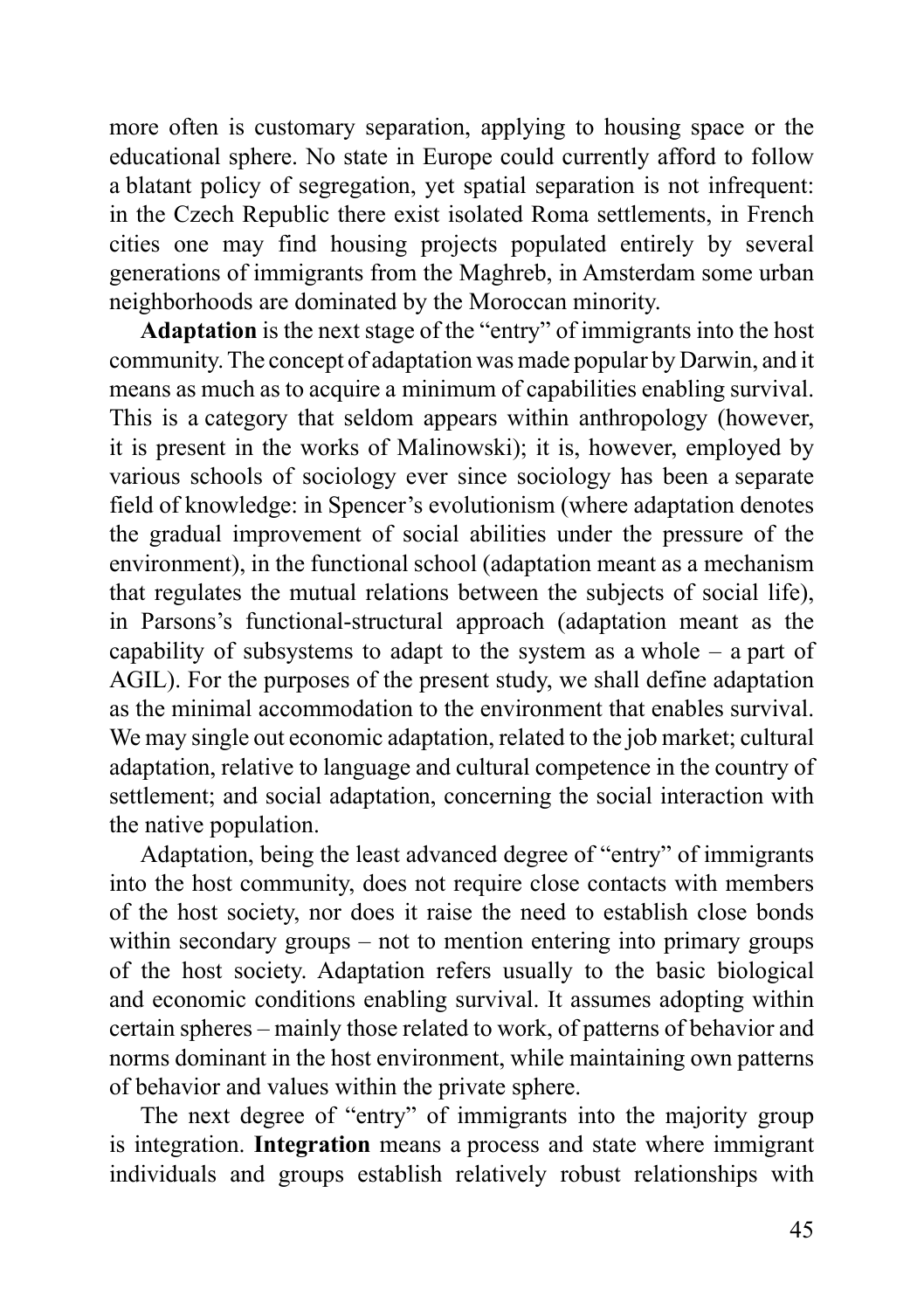members of the host community and take part in diverse aspects of its life, while not abandoning their own national identity. Integration refers mainly to social relations, it describes the functioning of an individual or group within a new social environment, in a situation where the immigrants enjoy at least a minimum of economic security, and have attained at least a moderate level of language and cultural competence within the country of settlement. Integration means, beyond a certain level of capability, a striving to become a part of the surrounding society. This is not possible without some assistance from that society, and from the state. What is required for integration is a social environment that wants to, and is able to, facilitate the immigrants' life in their new surroundings. The state is assumed to play an active role in helping the immigrants become a part of society, and the majority group is assumed to allow such an inclusion. In the spheres of culture and identity, this means a re-evaluation of existing tradition and culture, with this process applying to both the immigrant community and to the majority.

Many authors (e. g. John Berry) consider integration the most desirable modality of "entry" into the host society; while others are of the opinion that not integration, but assimilation is the most stable state and the one that provides the best conditions for advancement – this is because integration, through the constant "application" of integration policies creates "aliens". The obligatory participation in integrating activities places focus on the "differentness". Such a situation often leads to alienation from both communities: immigrants who take part in integration programs remain "different" from the hosts, but at the same time become "different" from those immigrants who do not participate in integration (Mecheril 2003, quoting Kindler 2008, p. 68). In addition, any form of different treatment on the basis of ethnic origin stigmatizes its subjects and often leads to dependence on assistance. Paradoxically, therefore, a policy of integration may inadvertently fail to ease the "entry" into the host society, instead making it more difficult.

The last stage of "immersion" into the host society is assimilation. Etymologically, **assimilation** means becoming similar. It is a process and state which results from the contact with another ethnic-cultural group, when the behavior of the minority group undergoes a change such that they adopt the culture and self-identity of the other group. In theory, members of the majority group could as well become assimilated into the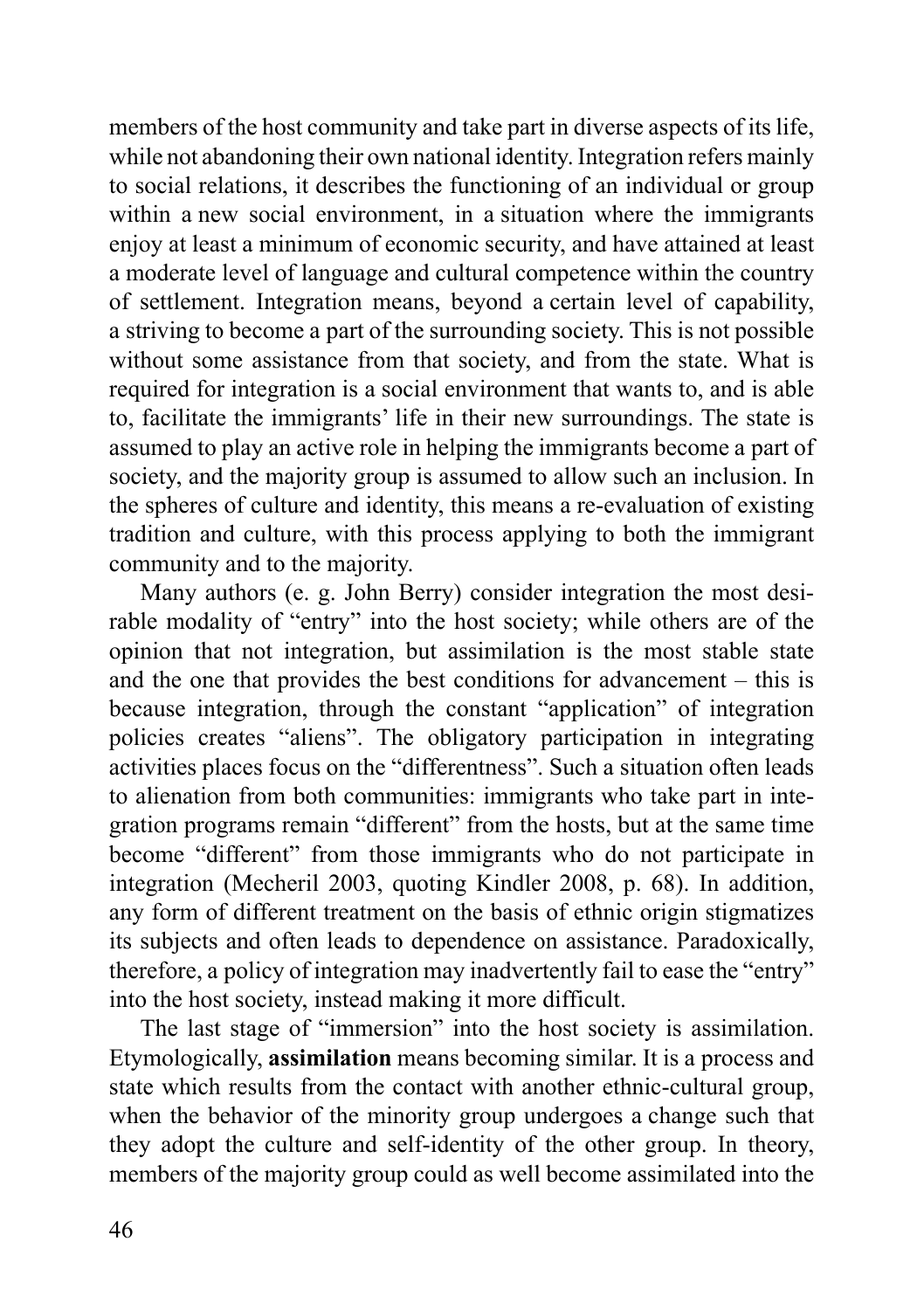minority – but at present such an effect is very infrequent, usually it is individuals from the minority who become assimilated into the majority, such as immigrants into the host society<sup>3</sup>. Members of the minority group, immigrants, gradually cease to differ culturally and socially from the host society, totally melting into their country of settlement<sup>4</sup>. The fading away of ethnic differences is in this case accompanied by a will to change identity and, in general, by acceptance of this transformation on behalf of the majority. Assimilation is always a one-way process, its aim being to make members of an ethnic minority or immigrant group into a part of the majority community. Assimilation usually refers to the spheres of self-identity and culture, although some authors, such as Milton Gordon (1964) single out structural assimilation and apply this category to the socio-economical conditions prevailing in society, i.e. the similarity between the immigrant community and the host majority with respect to vocational structure<sup>5</sup>. Similarly as in the case of integration, opinions differ as to the value of assimilation. Some view assimilation as a chance of a better life for members of the minority group (leaving the ethnic ghetto, vanishing of ethno-classes); others view it as a hazard to the majority (disruption of ethnic purity) and a betrayal of the minority ethnos (being unfaithful to tradition). To some it is the most desirable state, while others find it totally unacceptable.

<sup>&</sup>lt;sup>3</sup> Historically cases when a minority culture imposed itself upon the majority were rather frequent, being related to conquest, the carrying out of a civilizing mission, or Christianization. Currently, this happens only exceptionally. We disregard here the situation when a minority group formed by foreign managers imposes a corporate culture in a given country.

<sup>&</sup>lt;sup>4</sup> The word "assimilation" was introduced by the Chicago school in its research on racial relations in America. In his *Introduction to the Science of Sociology*, Robert Park enumerated four degrees of interaction: **accommodation** (the subordinate group adapts its behavior to the expectations of the dominant one, known in biology as adaptation to the environment); **competition** (when the subordinate group forms its own, competing system of values and norms); **conflict** (leading to the extermination or exclusion of one of the groups involved); **assimilation** (the full acceptance and adoption of the values and culture of the dominant group).

<sup>5</sup> Gordon (1964) singled out the following degrees of assimilation of minority groups: cultural assimilation (acculturation), structural assimilation, amalgamation (having to do with exogamy), and assimilation with respect to self-identification.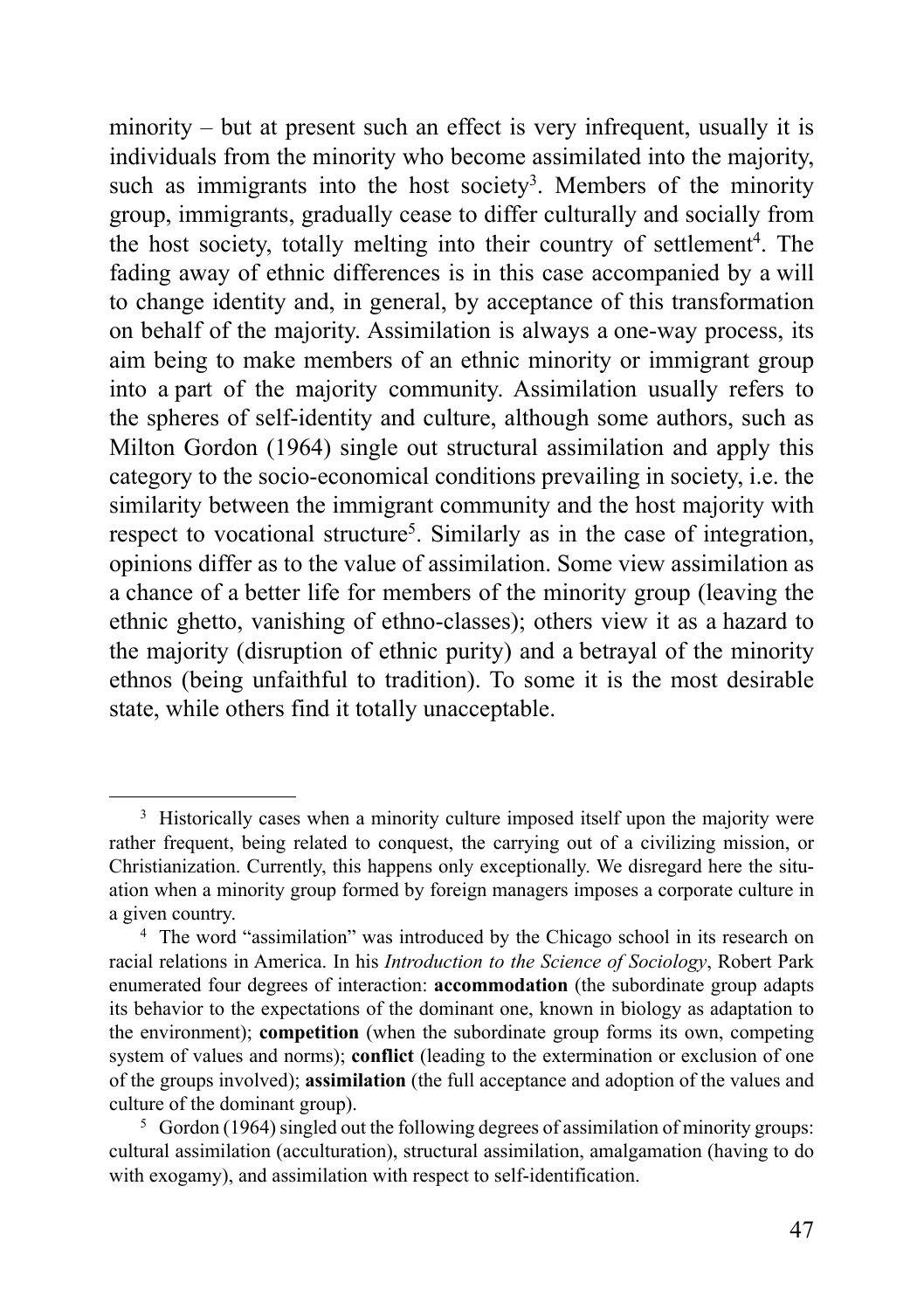#### **Table 1. The four degrees of an immigrant's "entry" into the host society (meaning both a process and a state)**

| Separation (marginalization) |
|------------------------------|
| Adaptation                   |
| Integration                  |
| Assimilation                 |

Source: Own work.

## **The four dimensions of an immigrant's "entry" into the host society**

Speaking of the adaptation, integration or assimilation of immigrants into the host community, we should distinguish four dimensions of these processes: the economic, the cultural, the socio-political, and the one dealing with self-identification<sup>6</sup>.

| Table 2. The four dimensions of an immigrant's "entry" into the host society |  |
|------------------------------------------------------------------------------|--|
|------------------------------------------------------------------------------|--|

**The economic dimension,** related to the job market

**The cultural dimension**, related to language and cultural competence

**The socio-political dimension**, related to social interactions and political activity

**The self-identification dimension**, related to the sense of community and national identity

Source: Own work.

<sup>6</sup> Some authors (Biernath 2008) distinguish between the legal-institutional dimension related to rights and citizenship, and the spatial one, having to do with the place of residence. This does not seem to be necessary, as the spatial dimension is contained within the social one, and the legal-institutional – within the socio-political. By enumerating only four dimensions of the "entry" into the host society, we are making reference to the four subsystems present in Parsons's theory.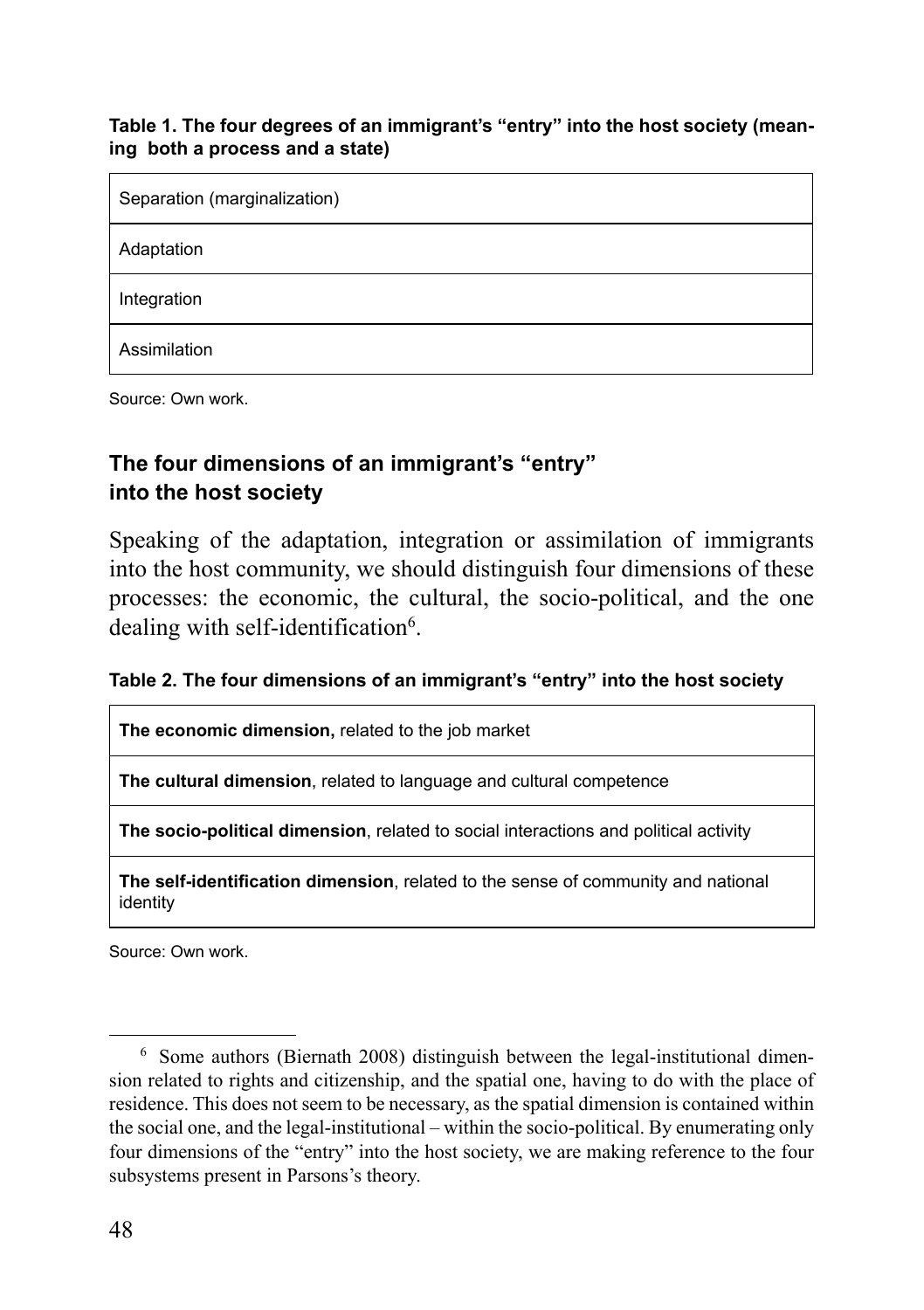Taking the intersection of the four dimensions with the four degrees of the immigrants' "entry" into the majority society, we obtain 16 situations which may possibly occur. Not all of them were present in our study, we will, however, enumerate them as they are in theory possible.

| Dimension of<br>"entry"<br><b>Degree</b><br>of "entry" | Economic  | Cultural | Socio-political | Self-identification |
|--------------------------------------------------------|-----------|----------|-----------------|---------------------|
| Separation                                             |           |          |                 |                     |
| Adaptation                                             | $\ddot{}$ | $+/-$    | $+/-$           |                     |
| Integration                                            | ٠         |          | +               |                     |
| Assimilation                                           |           |          |                 |                     |

**Table 3. The intersection of the degrees and dimensions of an immigrant's "entry" into the host society?**

Source: Own work.

**The economic dimension** (an aspect studied by economics and sociology) has to do with employment. The ability to find one's way around in the job market enables the immigrant to provide material security for himor herself and his or her family through labour, not by resorting to welfare or funds provided by non-governmental organizations. Professional activity conditions a certain kind of social relations, forces an entry into secondary groups of the host society – a situation that provides greater opportunities for acquiring language and cultural competence relative to the host country. A successful economic adaptation influences other kinds of adaptation, and vice versa – familiarity with the language and culture (the cultural dimension), and networking within the host society (the social dimension) affect the individual's functioning on the labour market. We see here how Bourdieu's three forms of capital undergo mutual transformation (economic capital  $\leftrightarrow$  cultural capital  $\leftrightarrow$  social capital). Referring to the economic dimension, we may speak of four kinds of situations:

1. *Total withdrawal from the host society's job market*, meaning either renouncing employment and relying on welfare benefits, or employment in an immigrant business, that is – employment within the ethnic milieu. Such a type of employment often does not require any contacts with the native population, one may live for years without making any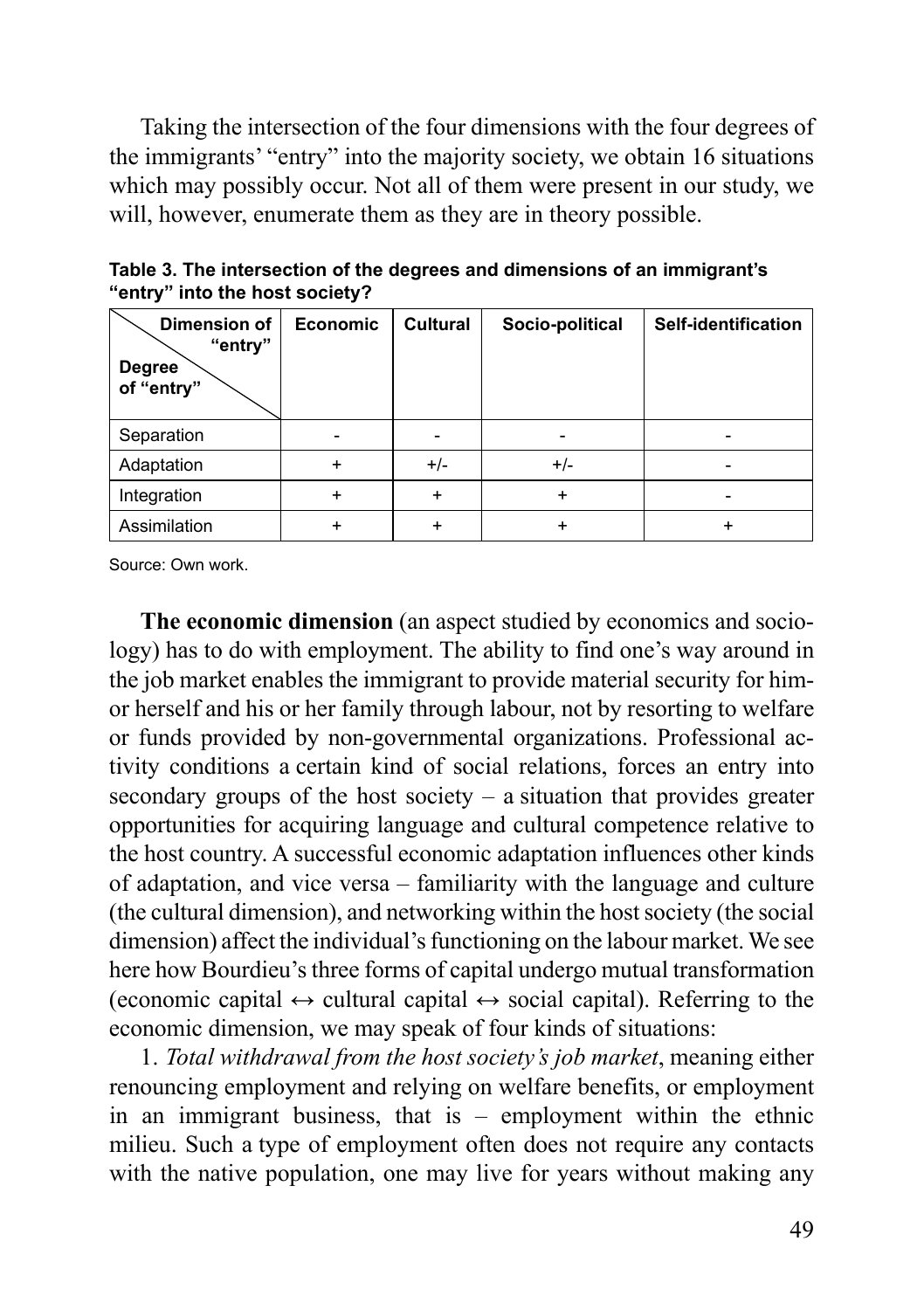acquaintances in the host community and without gaining any familiarity with their language or culture. Such economic behaviors are usually accompanied by isolation within one's own national group, formation of a kind of ghetto, and self-induced marginalization.

2. *Employment below one's qualifications*, not exercising the individual's primary profession, often in the so-called second market, poorly paid and with few social benefits – usually in service jobs and professions avoided by native residents, described in the literature as "3D" jobs (dull, dirty, dangerous). In this case, functioning in the job market requires a certain minimum of contacts with the local population, but those are usually restricted to professional matters.

3. *Employment in one's primary profession*, according with the individual's education and qualifications, where familiarity with the local language and culture is usually required (to a degree beyond what relates directly to the job), and extensive contacts with members of the majority.

4. *Professional advancement to a degree that would be difficult or impossible to attain in the native country*, where the acquired language and cultural competence relative to the country of settlement, often supplemented by additional education abroad, enable significant professional advancement and allow the individual to attain a higher social position than he or she would be holding in the home country.

**The cultural dimension** (an aspect studied by anthropology and sociology) relates to acculturation, which is the influence of a foreign culture on the individual, as a result of which he or she adopts in part or in whole the cultural patterns of the hosts, their symbolic codes, customary practices and lifestyle. We may analyze the cultural dimension by applying the category of *habitus*, due to Pierre Bourdieu. *Habitus*, the aggregate of an individual's predispositions towards certain actions, behaviors and aspirations, is understood as a kind of practical sense, which by unconsciously appealing to dispositions creates predispositions and determines the capability to find one's way around in a new environment. This capability, to find one's way around, is under the effect of several social fields, in the case of immigration these are: the field of the sender society, of the receiving society, and of the immigrant community itself. All these three fields mutually interfere in modifying the individual's *habitus*. In this sense, migration is a new stage of socialization, tied to acculturation, and may lead to: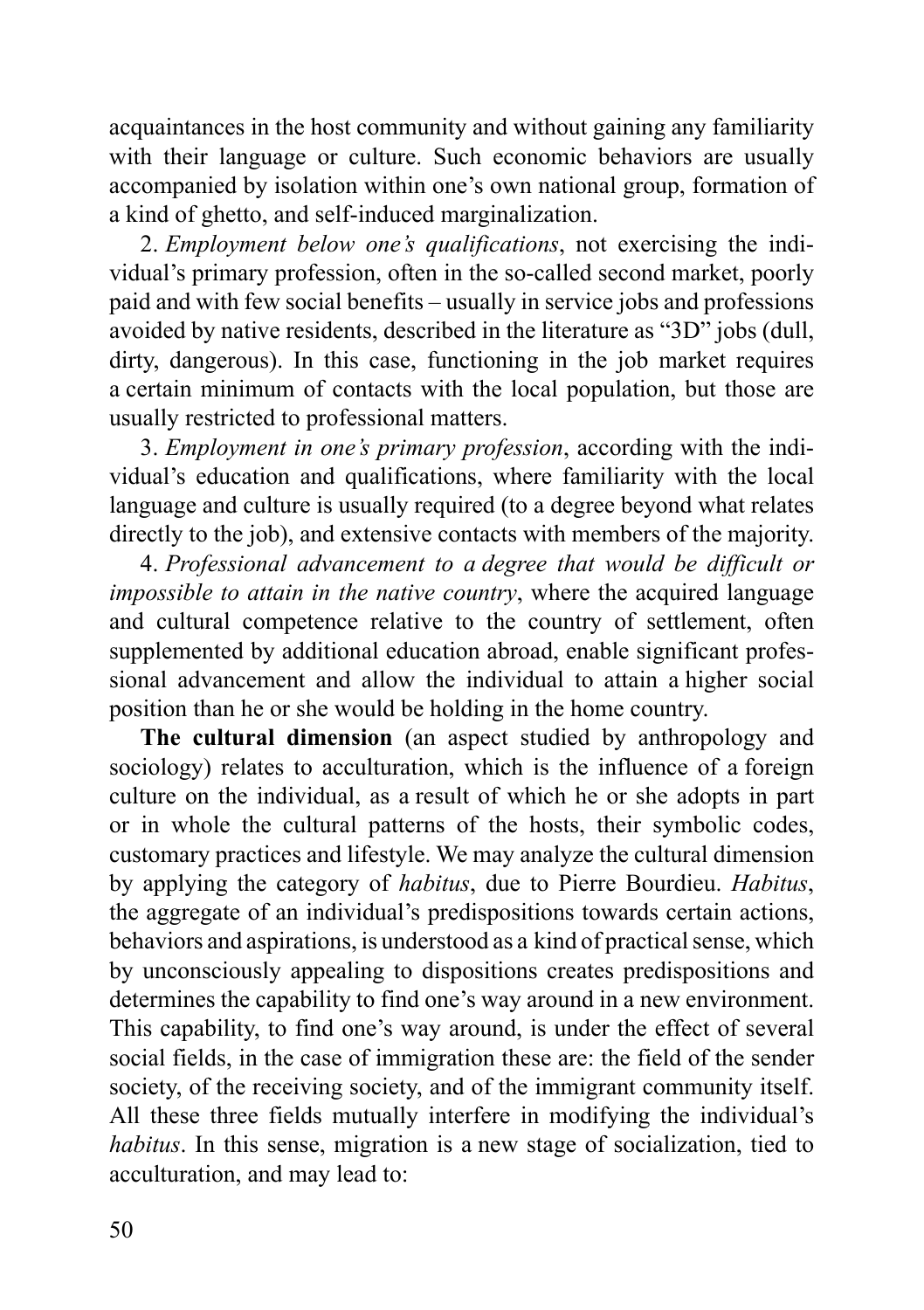1. *Total cultural indifference*, or a situation of cultural inertia. The individual becomes indifferent to which circle of culture he or she is in, feeling uneasy within both; one environment is no longer one's own, while the other remains foreign.

2. *Nativism*, a situation where the individual shuts off the influence of the foreign culture, clinging to his or her native one. Such an attitude is often accompanied by an obsessive cultivation of the native culture and rejection of all foreign influences.

3. *Additive synergy*, a situation when the immigrant begins to fuse elements of the immigrant culture with the majority culture, as a result beginning to function within a kind of syncretic culture. Many authors regard this state as the most desirable one, as the immigrant becomes at ease in the new environment, while preserving his or her ethnic roots.

4. *Deculturation* (or cultural assimilation), meaning the total abandoning of the original culture and adopting the culture of the majority. Many other authors, in turn, regard this state as the most desirable one from the individual's point of view, because it allows him or her to fully become a part of the majority, avoiding the dilemmas related to preservation of ethnic and cultural distinctiveness.

A similar set of four situations related to the cultural aspect is considered by John Berry (1988) in his model of acculturation<sup>7</sup>.

**The socio-political dimension** (an aspect studied by sociology and legal and political science), related to social interactions and the

From the intersection of these two questions, Berry obtains four possible situations:

– integration, biculturalism, synergy (yes, yes)

- assimilation (no, yes)
- separations (yes, no)

– the subject's attitude towards immigrants' acculturation: yes, agree/no, do not agree

<sup>7</sup> John Berry constructed his distinctions based on the answers to two questions, that is, he took into account two bi-valued variables:

<sup>–</sup> the attitude towards the preservation of the subject's original cultural identity, whether this is something that matters (yes/no)

<sup>–</sup> the attitude towards maintaining relations with members of the dominant group, whether this is something that matters (yes/no).

<sup>–</sup> exclusion, marginalization (no, no).

Along the same lines one may distinguish four kinds of attitude of society towards immigrants. Taking responses to questions concerning:

<sup>–</sup> approval of immigrants preserving their identity and culture: yes, approval/no, disapproval.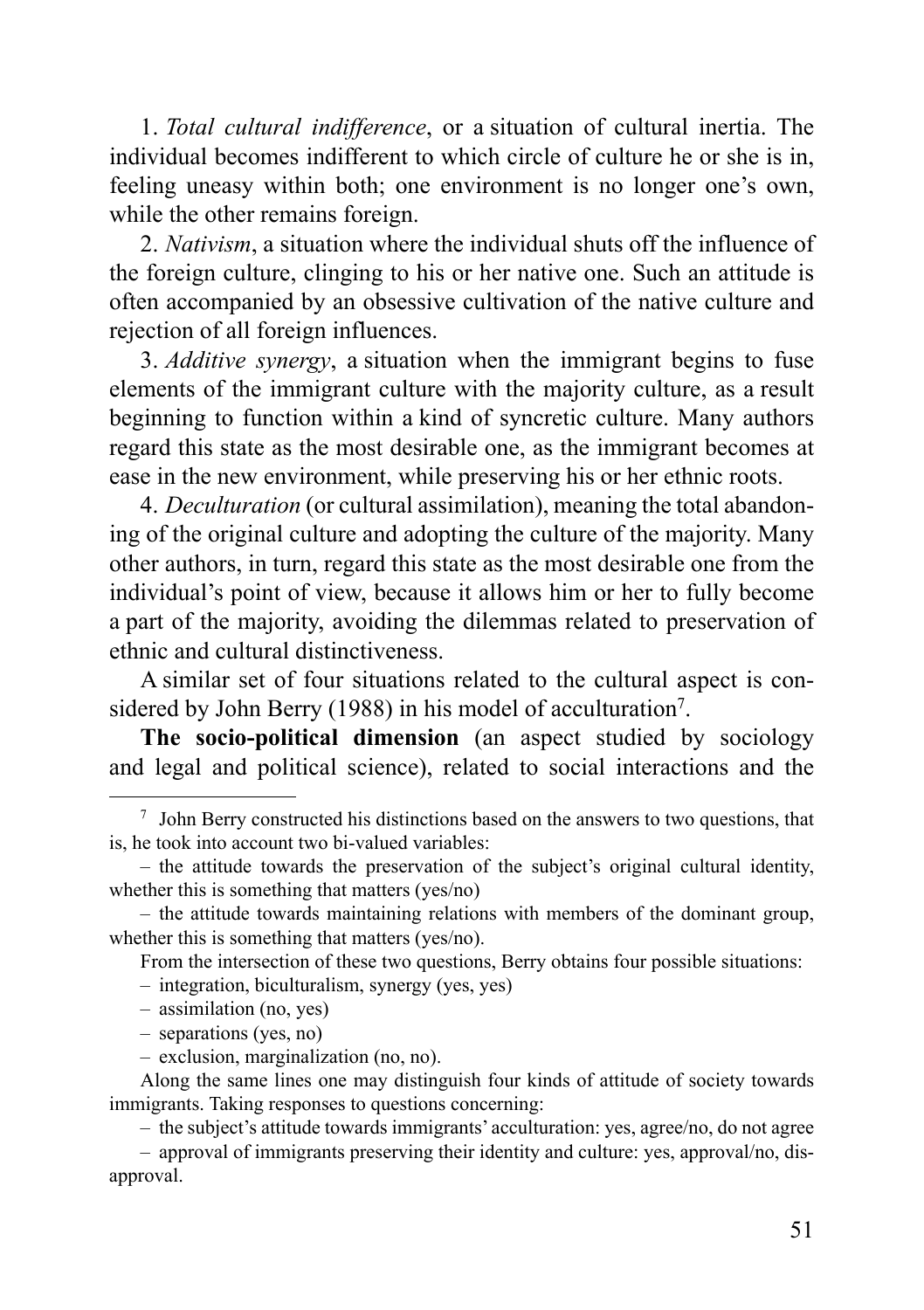immigrant's position with respect to the state. What is described here is the immigrant's functioning within the new social environment, and how he or she makes use of social networking within the immigrant community. Immigrant social networking has an ambivalent role in the process of the immigrants' entry into the host society. On the one hand, it eases the process of finding one's way around in a foreign social environment, making it easier to survive the difficult initial period of emigration, thus creating a kind of shock absorber that protects from excessive trauma; but on the other, it can make it more difficult to integrate with the host community, obstructing social advancement by blocking departure from the immigrant environment, or by imposing a constant duty to come to the aid of "our own people". The social dimension has to do with the immigrant's entry into secondary and primary groups of the host society, and the adopting of social roles proper to this society. The political dimension has to do with how the immigrant makes use of his or her political rights, including citizenship, and his or her political activity – efforts to become not just an object of politics, but primarily a subject of politics. With respect to this dimension, we may single out four situations:

1. Social isolation, or the total renouncing of contacts with the native population. Isolation means remaining exclusively within one's own ethnic environment, making no use of political rights, and creating no representation to influence the decision-making process.

2. Social adaptation, which consists in participating in a very limited way in relations with only some secondary groups – professional groups, in the confines of the labour market, and political ones, in case of political activity; and acquiring a modest degree of language and cultural competence with respect to the country of settlement. This is the case of minimal accommodation in the professional and public dimensions, related to employment and the state.

3. Partial integration, which consists in freely functioning within the host society, while at the same time cultivating one's bonds with the

From there we obtain, similarly as in the previous case, four kinds of attitudes demonstrated by the host society:

<sup>–</sup> pro-integration (yes, yes)

<sup>–</sup> pro-assimilation (yes, no)

<sup>–</sup> pro-separation (no, yes)

<sup>–</sup> exclusion (no, no).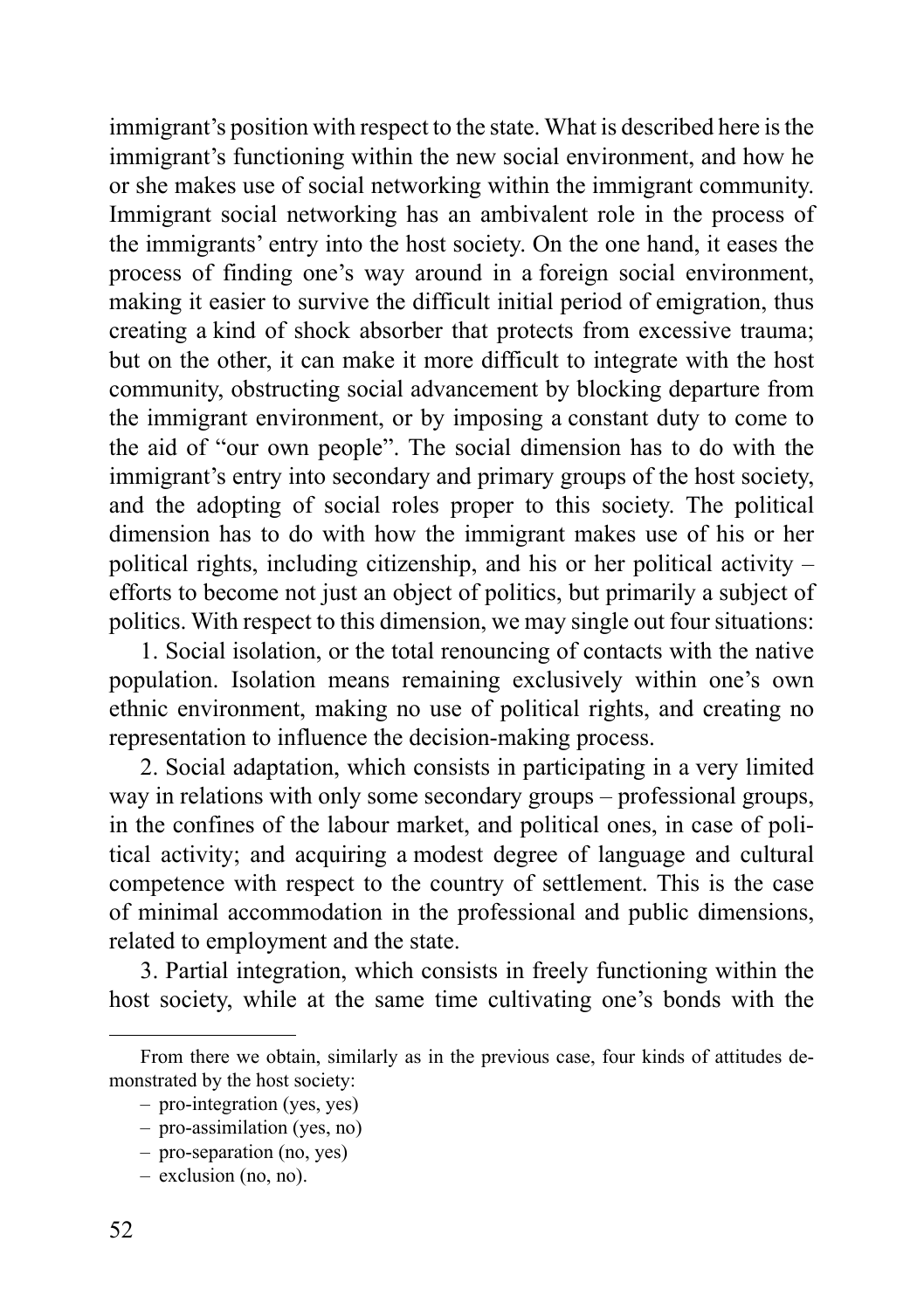community of origin. Such a situation assumes the acquiring of language and cultural competence relative to the host society, and entry into their primary groups – of neighbors and friends, but does not assume adopting their national identity, nor of most of their customs within the private sphere.

4. Full integration, meaning establishing relations at the level of primary groups, mainly family relations, and adoption of the customs of the dominant group in private life.

**The dimension of self-identification** has to do with changes in the sense of national identity (an aspect studied by psychology and sociology)<sup>8</sup>. One may single out here a cognitive, emotional and behavioral aspect<sup>9</sup>. The cognitive aspect has to do with cultural canon, and familiarity with tradition and history. In many countries, it is a requirement when applying for citizenship to demonstrate familiarity not only with the language, but also with the history and culture of the country of settlement. The emotional aspect has to do with the declared membership in a nation, and is expressed in statements and demonstrations of feelings towards a specific nation. The behavioral aspect has to do with various actions which demonstrate involvement in favor of a specific national group.

Emigration is often a state of "suspension", resulting from an insecurity concerning one's own identity as bonds of loyalty and solidarity with the new community have not appeared yet, while the old bonds either have been broken or are suspended. The individual becomes estranged from his or her community of origin – although today, thanks to the Internet, not to such a degree as in the past, and at the same time has yet to fully adopt the new cultural patterns of the community of settlement. This may result in a situation of:

1. *Perpetuation of immigrant identity*, or a state of insistently stressing the old national identity.

2. *Confusion, anxiety and stress*, stemming from the insecurity concerning one's identity, possibly even leading to depression.

3. *The development of loyalty towards the new homeland*, a sense of solidarity with the receiving society, and a will to participate in its social

<sup>8</sup> Described by Paweł Boski (2009) as *psychological acculturation.*

<sup>&</sup>lt;sup>9</sup> National identity, being an attitude, like any other attitude is formed by three components: the cognitive, the affective and the behavioral one.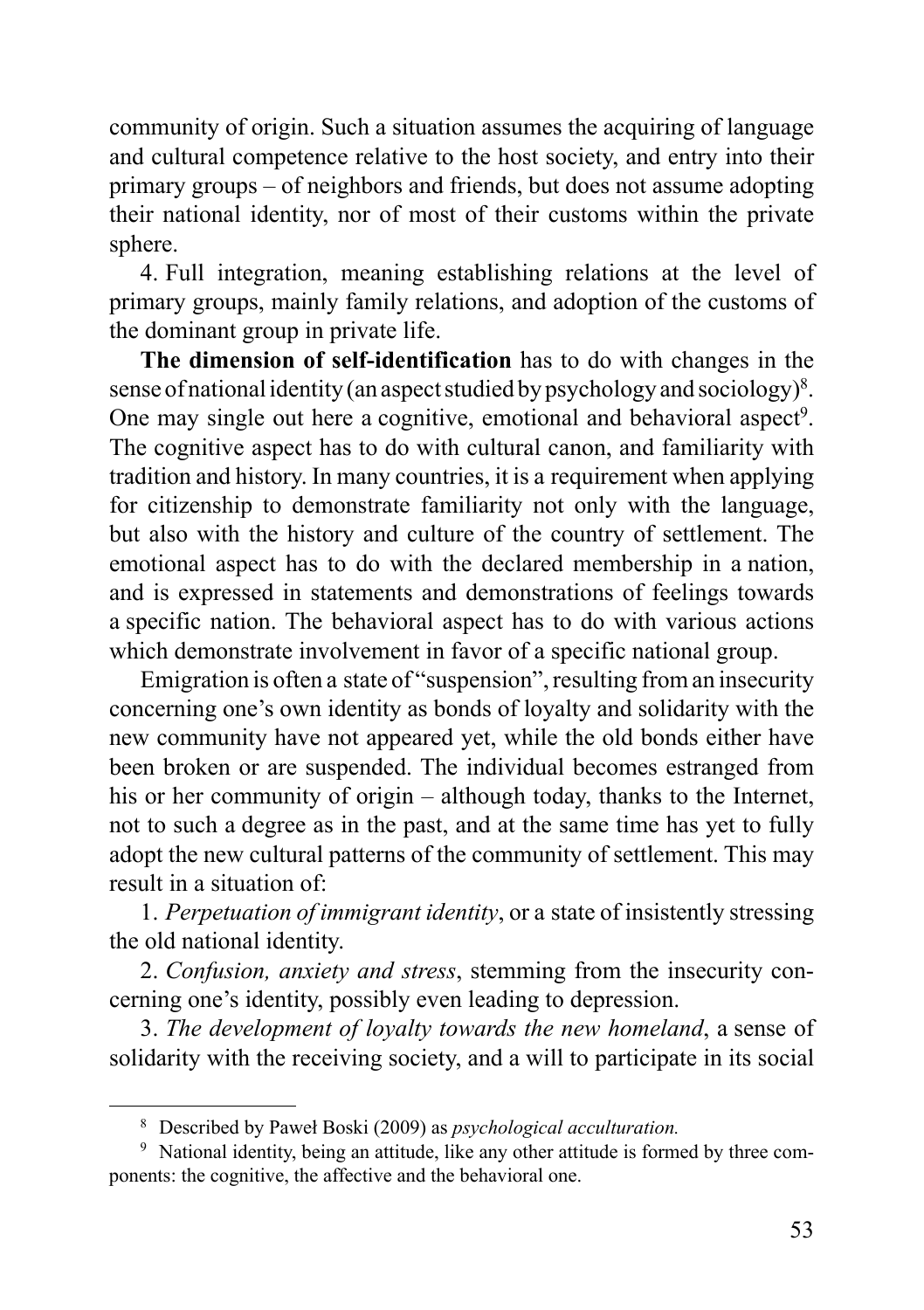| Dimension<br>of "entry"<br>Degree | Economic                                                                                                           | Cultural                                                                                                                                                                                                              | Socio-political                                                                                                                                                                   | ldentity                                                                                                                                   |
|-----------------------------------|--------------------------------------------------------------------------------------------------------------------|-----------------------------------------------------------------------------------------------------------------------------------------------------------------------------------------------------------------------|-----------------------------------------------------------------------------------------------------------------------------------------------------------------------------------|--------------------------------------------------------------------------------------------------------------------------------------------|
| Separation                        | employment within the<br>Total withdrawal from<br>the labour market of<br>the host society, or<br>ethnic community | Cultural indifference or<br>nativism                                                                                                                                                                                  | Social isolation with respect<br>to the host society                                                                                                                              | original ethnic identity<br>Strengthening of the                                                                                           |
| Adaptation                        | Employment below<br>qualifications                                                                                 | Cultural accommodation -<br>minimal level of language<br>and cultural competence                                                                                                                                      | majority group restricted to<br>Social accommodation -<br>the professional sphere<br>social relations with the                                                                    | or sense of confusion,<br>original ethnic identity,<br>insecurity about one's<br>depression related to<br>Strengthening of the<br>identity |
| Integration                       | Employment within<br>one's profession                                                                              | adoption of the norms and<br>Additive synergy - partial<br>cultural patterns from the<br>sphere, while preserving<br>customs of the majority<br>group, including those<br>related to the private<br>society of origin | family sphere remaining in<br>relationships with persons<br>into primary groups of the<br>from the country of origin<br>Partial integration - entry<br>host society, while in the | preserving the original<br>solidarity towards the<br>Sense of loyalty and<br>host society, while<br>national identity                      |
| Assimilation                      | Employment within<br>one's profession                                                                              | cultural community with the<br>Deculturation, i.e. cultural<br>assimilation - a sense of<br>host society                                                                                                              | Full social integration - entry<br>activity within the new social<br>with persons from the host<br>country, civic and political<br>into family relationships<br>environment       | identificatory assimilation<br>of identification, i.e.<br>Complete change                                                                  |

Table 4. Immigrants' attitudes in the context of the degrees and dimensions of "entry" into the host society 54**Table 4. Immigrants' attitudes in the context of the degrees and dimensions of "entry" into the host society**

Source: Own work. Source: Own work.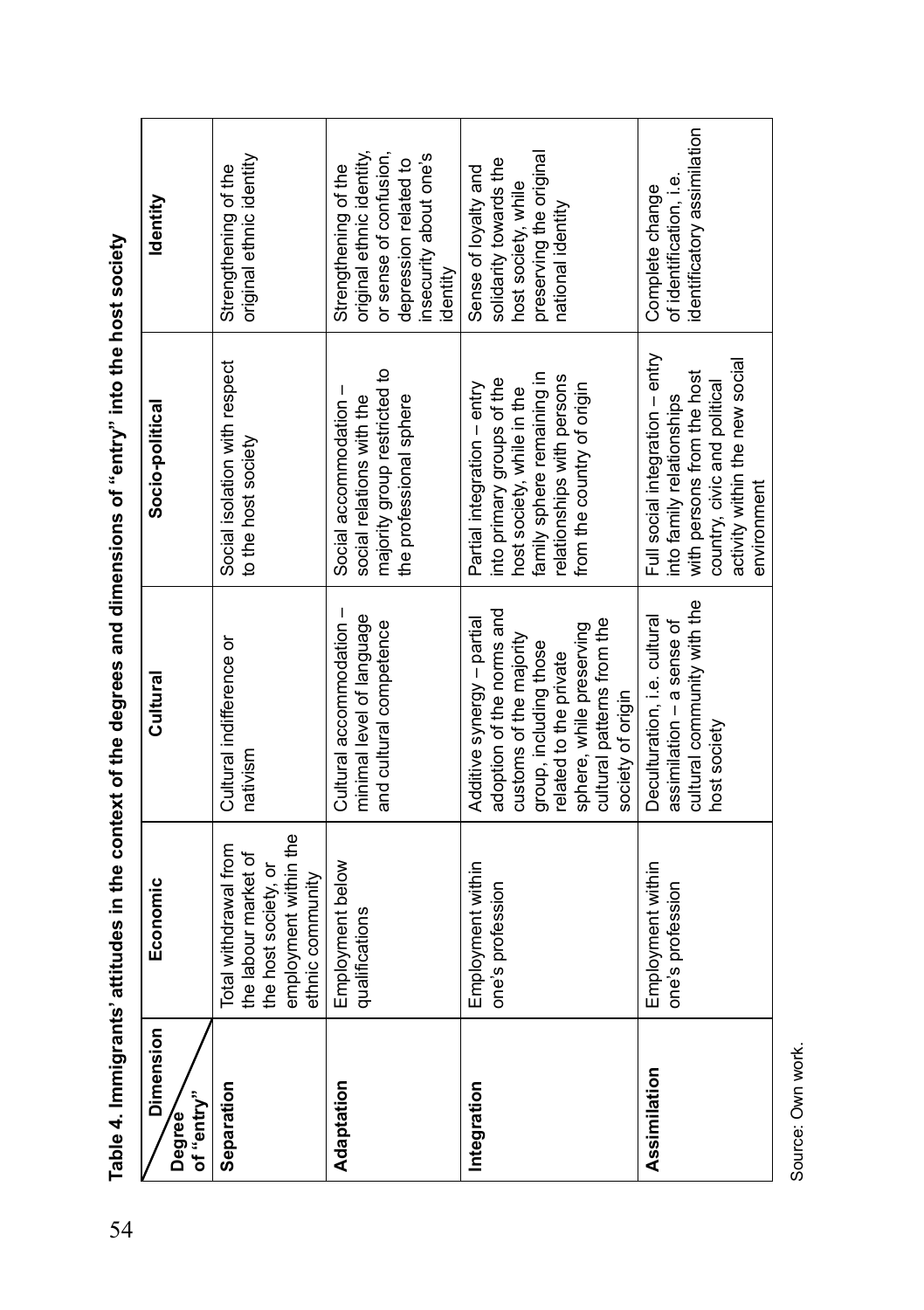and political life. At times, the immigrant presents a hyphenated identity, a double or split identity, or defines him- or herself by reference to context (i.e. the situation in which his or her identity is invoked).

4. Complete change of identification (identificatory assimilation), or the adoption of the majority's identity, together with an array of means of manifesting this identity.

Among emigrants, similarly as on a national frontier, identity is a choice, and is dependent on the immigration policies of the receiving state and on the emigration policies of the state of origin, as well as on the attitudes towards aliens that prevail among members of the receiving society – which in turn are a result of political and economic circumstances, and on the history and tradition of the receiving country. Like on a frontier, among immigrants a variety of forms of national affiliation may exist: with the community of origin, the community of residence, a new cohort of people of split identity, or cosmopolitans indifferent towards issues of nationality. The national identity of an emigrant, like on a frontier, may vary during the person's life and displays a fluid character (Budyta- -Budzyńska 2010).

## **Factors that affect the degree of "entry" of immigrants into the host society**

The degree of "entry" of immigrants into the host society is affected by a variety of different factors, whose weight and intensity varies over time, and those factors exert a direct or indirect influence on the individual, or the community as a whole. Such factors may be classified in three groups: those that relate to characteristics of the host society, those related to features of the society of origin, and those related to attributes of the emigrants, or in terms employed by demographers: features of the emigrant cohort.

The first group of factors, having to do with **features of the host society**, depend upon whether that society represents a **type of culture** of great and robust tradition, or is a rather insecure or freshly revitalized one. A different behavior is displayed by a society certain of the value of its culture, which is proud of it, and either is currently an exporter of culture, or remembers that in past centuries its culture radiated onto the region and the neighboring countries; different from that of a society uncertain of the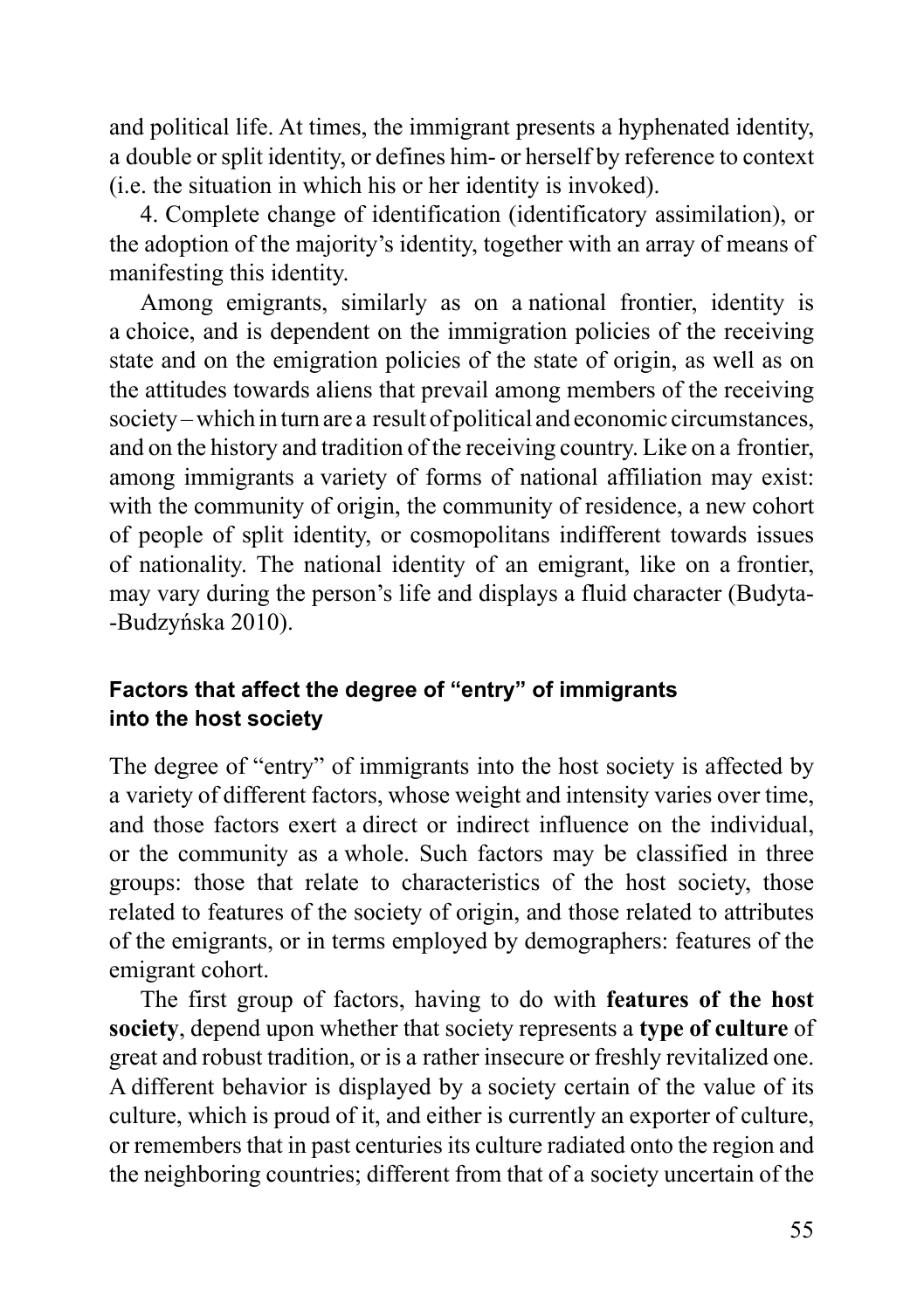singularity and originality of its achievements. It is important whether the host society has an **experience of multiculturalism**, as such an experience leads to a degree of tolerance. We should, however, stress that tolerance and social permissiveness of mixing with aliens is not a simple function of tradition and history, but is above all highly dependent on political circumstances10. Another relevant factor is the current **degree of cultural and ethnic homogeneity of the host society**. Ethnic heterogeneity is often a cause of tensions and ethnic conflicts, but at the same time it provides practice in resolving disputes of nationality, and forces towards an institutionalization of conflict in the shape of the creation of formal mediating bodies. A factor whose importance can't be overestimated is **the condition of the economy and the situation on the job market**. When economic conditions change, this usually brings about changes in the policies towards immigrants and the attitude of native residents towards immigrants. The country's economic situation determines whether immigrants are seen as needed workers, or as individuals who only generate costs. And finally, of importance is also the **immigration policy of the host state**, which is a product of all the above factors.

When speaking about the immigration policies of the state, we must distinguish between the immigration policy that has to do with controlling the flow of immigrants, i.e. the regulations ruling the granting of permanent and temporary residence permits, and the policy towards immigrants related to their adaptation to the social environment of the host country. Sometimes policies are implemented to manage immigration, for instance people from foreign countries are encouraged to come to the host country for temporary employment, especially in periods of economic boom, by creating conditions favorable to the arrival of their families, while at the same time neglecting to implement a policy of integrating the immigrants with the majority community; immigrants are either regarded as a transient community, or expected to cope by themselves. Such a situation existed in the 1950s and 1960s, when many of the countries of Western Europe attracted guest workers, because their labour was in demand, but they were treated as a transient community. ("Guest" is

<sup>&</sup>lt;sup>10</sup> Many historical examples exist that demonstrate how a society's tolerance shifted from day to day due to political circumstances. Alliances made by a state could at one time indicate intolerance towards aliens, but at another that the end is above the means, and for instance, pacting with infidels is admissible.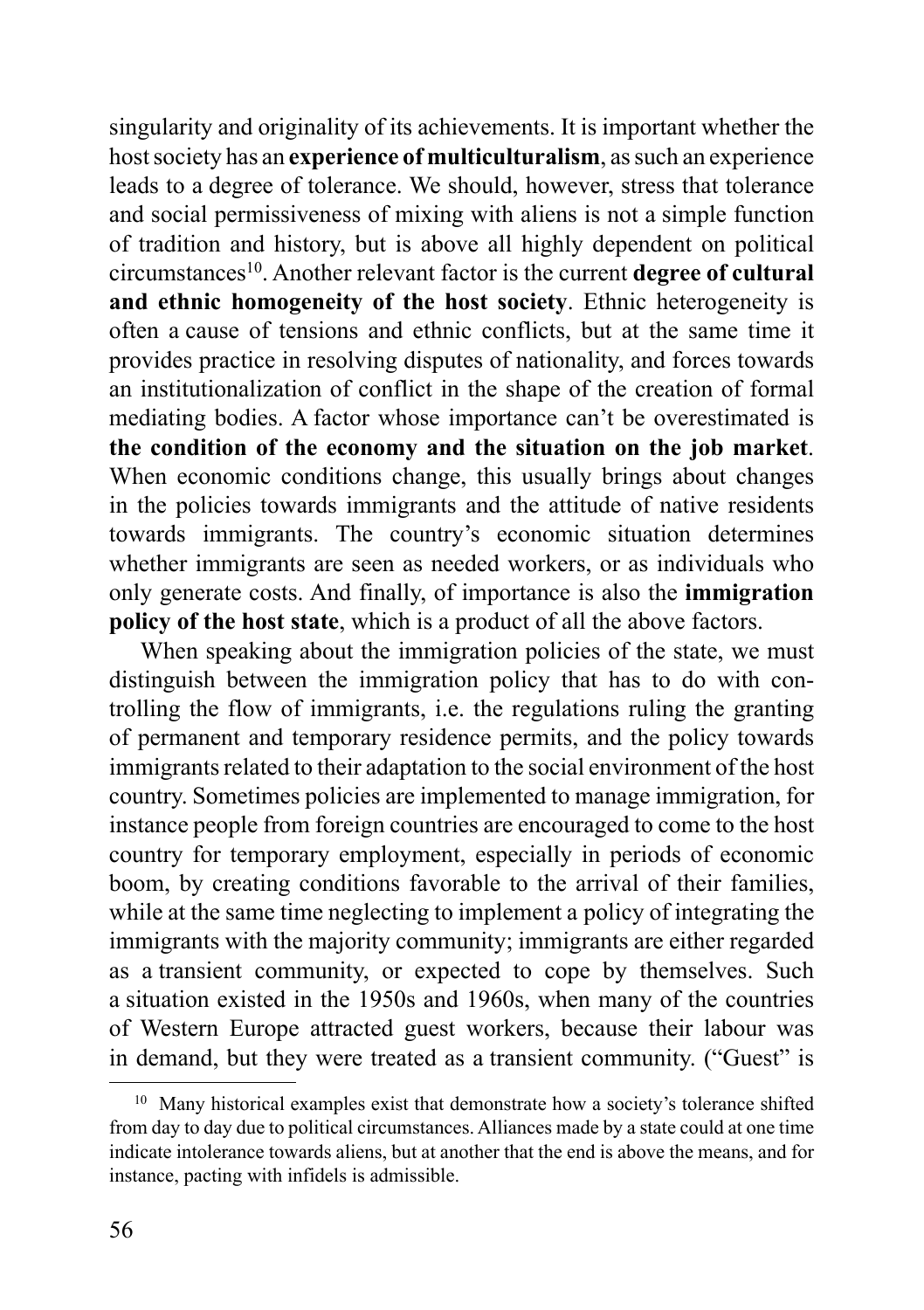a highly euphemistic term, they were hired on temporary contracts, and in many cases were not allowed to change their place of residence or employment. Being brought in and hired for specific tasks, they were expected to return afterwards to their home countries.) In some cases, extensive adaptation programs for immigrants exist, however, obtaining resident status may be very difficult<sup>11</sup>.

Another factor which may have an impact on the rate of integration is given by the **rules governing granting of citizenship** (in other words, the right to equal treatment). In general, there exist two basic principles for granting citizenship – one based on *ius sanguinis*, "the law of blood" (which in spite of several amendments remains in force in Germany), and the other – on *ius soli*, "the law of land" (in force for several generations in France). The former means that to obtain citizenship, one must demonstrate kinship with members of the host society. The latter requires having been born on the state's territory, an ethnic bond with the dominant majority is not required. Currently, a third principle is increasingly being invoked, one that accounts for the numerous cases of immigration: *ius domicilis*, the granting of citizenship to persons who obtained permission for permanent residence. Citizenship would be granted on the basis of social and symbolic bonds with the host country, resulting from extended residence on its territory and successful integration (thus not origin, nor birth, but culture and adaptation to the norms and principles observed in the country). In the EU states, but also elsewhere, citizenship is not a necessary condition of political participation, for instance the right to vote in local elections is granted to non-citizens. This sort of relationship between the individual and the state is described by the term *denizens*. It consists in the arrangement where permanent residents of the host country are granted a number of rights related to employment, social benefits, medical service and the right to vote in local elections. This gives rise to a kind of residential citizenship. Most immigrants are not full citizens and, therefore, do not enjoy the right to vote in general elections, but they are encouraged to participate in associations, take part in local elections, and receive medical care and social benefits according to the

<sup>&</sup>lt;sup>11</sup> One may distinguish four models of policy towards immigrants: the segregation model, the assimilation model, the integration model and the multicultural one. In reality we often deal with a mixture of various models.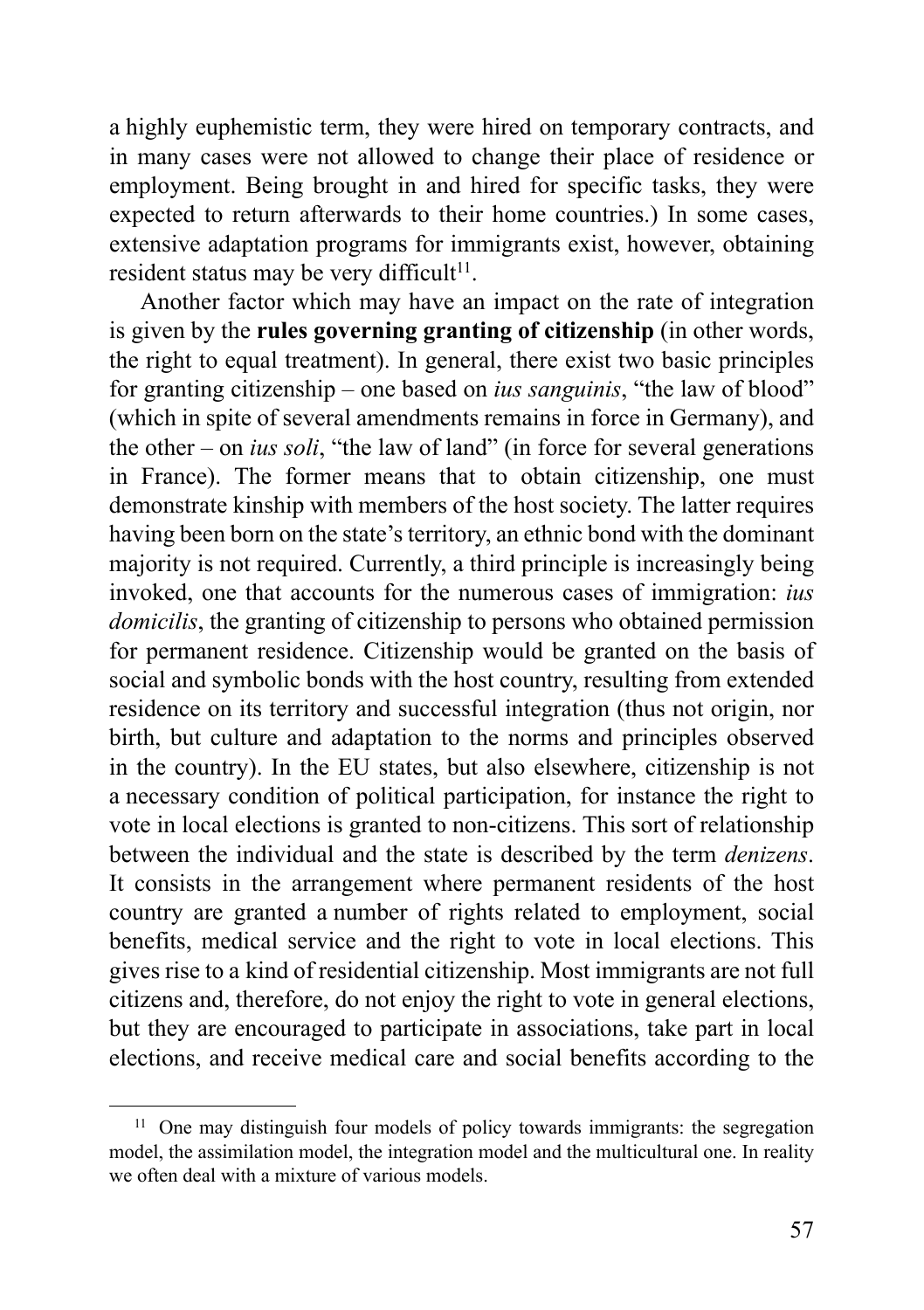same regulations as citizens (this is the situation of a sizable group of Poles resident in Iceland)<sup>12</sup>.

The institutional-legal factor mentioned above may to a large degree determine how fast the immigrants "enter" into the host society. Let us stress, however, that one should distinguish between the official policy as defined in declarations, documents and political statements, and the unofficial policy embodied in detailed regulations, attitudes of local authorities, and the actual conduct of institutions. Sometimes these two policies diverge and fail to be complementary: an official policy favorable to immigration might not be accompanied by the involvement of state officials in aiding immigrants.

The next group of factors has to do with the **particular characteristics of the country of origin of the immigrant group**. Of importance is the degree of **cultural similarity** between the immigrants and the host society. It is known that immigrants belonging to the same language and cultural family as the host society are quicker to "enter" into that society (a smaller cultural distance leads to a smaller social distance). Of some importance, though currently that importance is diminishing, is the **geographical distance** between the country of origin and the new place of settlement. When serious communication problems exist,

In the segregation model, immigrants are not expected at all to adapt to the host community, sometimes this is even actively prevented, for instance via housing policies. Immigrants are treated as transients, who in due time will return to their home countries.

In the assimilation model, immigrants are expected to renounce their original culture and adopt the language, culture and values of the hosts.

In the integration model, immigrants are expected to adopt some part of the hosts' practices and cultural patterns, but not to abandon their original culture. Sometimes this is a bidirectional process, with the hosts adopting some habits from the immigrants.

Multiculturalism assumes that the state agrees that the culture of origin should be preserved, and often supports its cultivation.

<sup>&</sup>lt;sup>12</sup> In some countries the granting of citizenship is the crowning of the process of integration, marking the final point of the period of entry into the host society. It needs to be preceded by a successful "test of integration", and the fulfilling of a number of conditions, such as passing tests in language and history, or submitting a declaration of loyalty. Citizenship is a kind of reward for the efforts undertaken. This is the case e.g. in the Netherlands. In other countries, the granting of citizenship is a precondition of integration, and is treated more as an incentive for integration – this is the situation in France. In some countries naturalization takes place during a ceremony, while in others a certificate of citizenship is sent by mail, for instance in Iceland.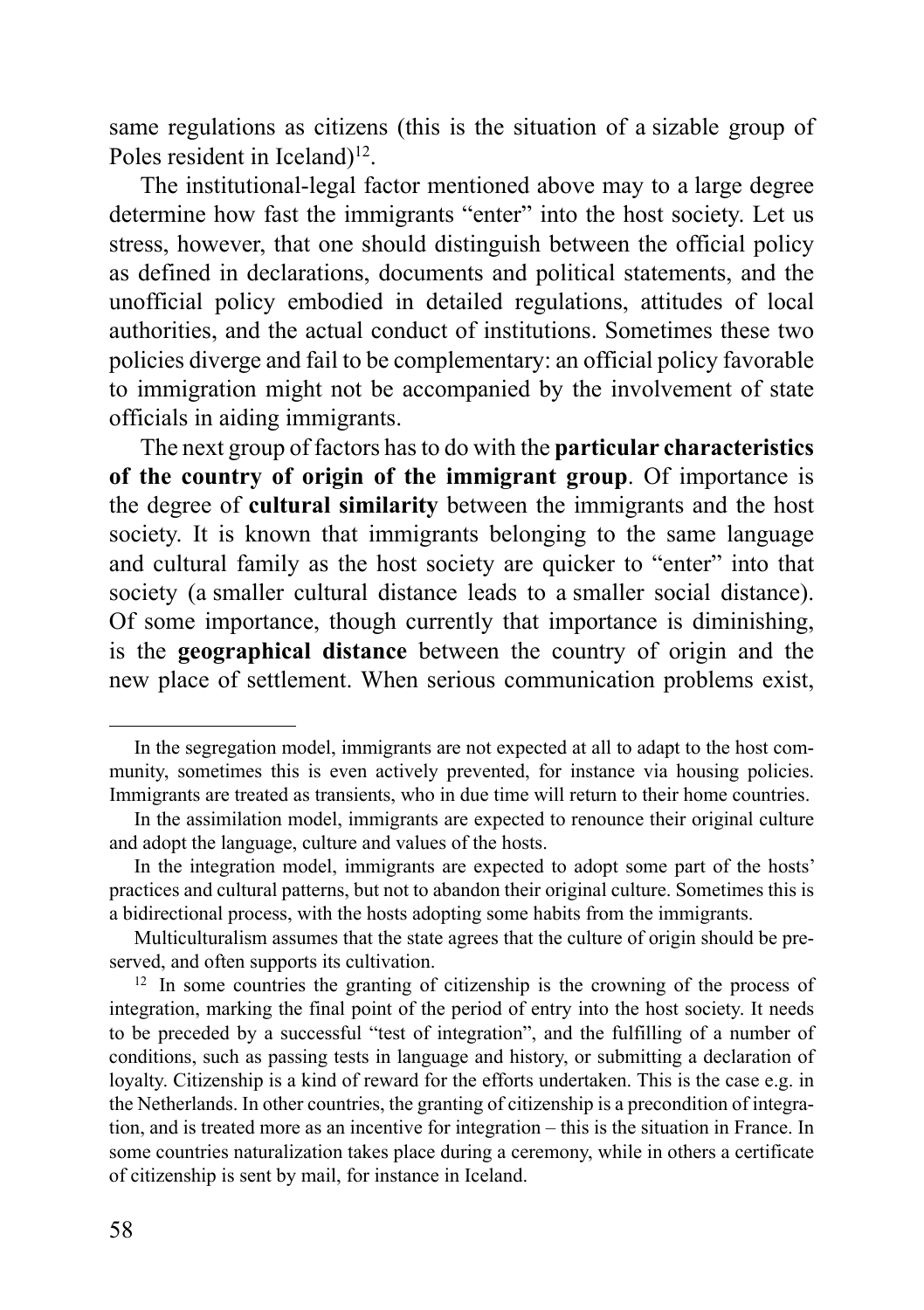the immigrants are condemned to long stretches of time spent living among foreigners, which may lead to faster assimilation. Another factor of importance is the existence of a **multicultural experience** in the society of origin. In the case that the immigrants had prior contacts with other cultures and communities, establishing of new social relations usually becomes easier. Not without significance is also the existence of a **tradition of emigration** in the society of origin. If it is traditional that in every generation, some family member leaves the country, and everyone has relatives or acquaintances who live abroad, this bears an influence not only on the size of the flow of emigration and on its direction, but also means familiarity with the country of settlement will be acquired at a quicker rate. At this opportunity, we must mention the role of social networking and of emigrant social capital.

When speaking of social capital, we must distinguish between two meanings of the term, one of them originating from James Coleman, and the other from Pierre Bourdieu. According to Coleman, social capital is the capability to cooperate with individuals within a group (but beyond the family) in pursuing common aims and interests. In this approach, social capital is dependent on the existence of a tradition of joint action, on the ability to join into teams, of sharing a certain set of norms and values (leading to trust). Social capital in this meaning is a feature of a group or community (Coleman 1990), and in this meaning the term is used in wellknown analyses by Francis Fukuyama (*Trust: The Social Virtues and the Creation of Prosperity*) and Robert Putnam (*Making Democracy Work: Civic Traditions in Modern Italy*).

The second meaning of social capital, due to Pierre Bourdieu, refers to the density of networks of interaction and contacts maintained by the individual, giving him or her access to certain actual or potential resources (Bourdieu, Wacquant 2001, p. 105). Social capital may directly translate into other forms of capital – economic or cultural, because social interactions translate to a better position in the labour market, and affect the growth of competence in language and culture. In this understanding, social capital has to do with features of the individual, his or her network of connections and acquaintances.

Both meanings of social capital may be applied to the case of immigration, although none of the mentioned authors wrote about such an application of this category. The group's social capital (in Coleman's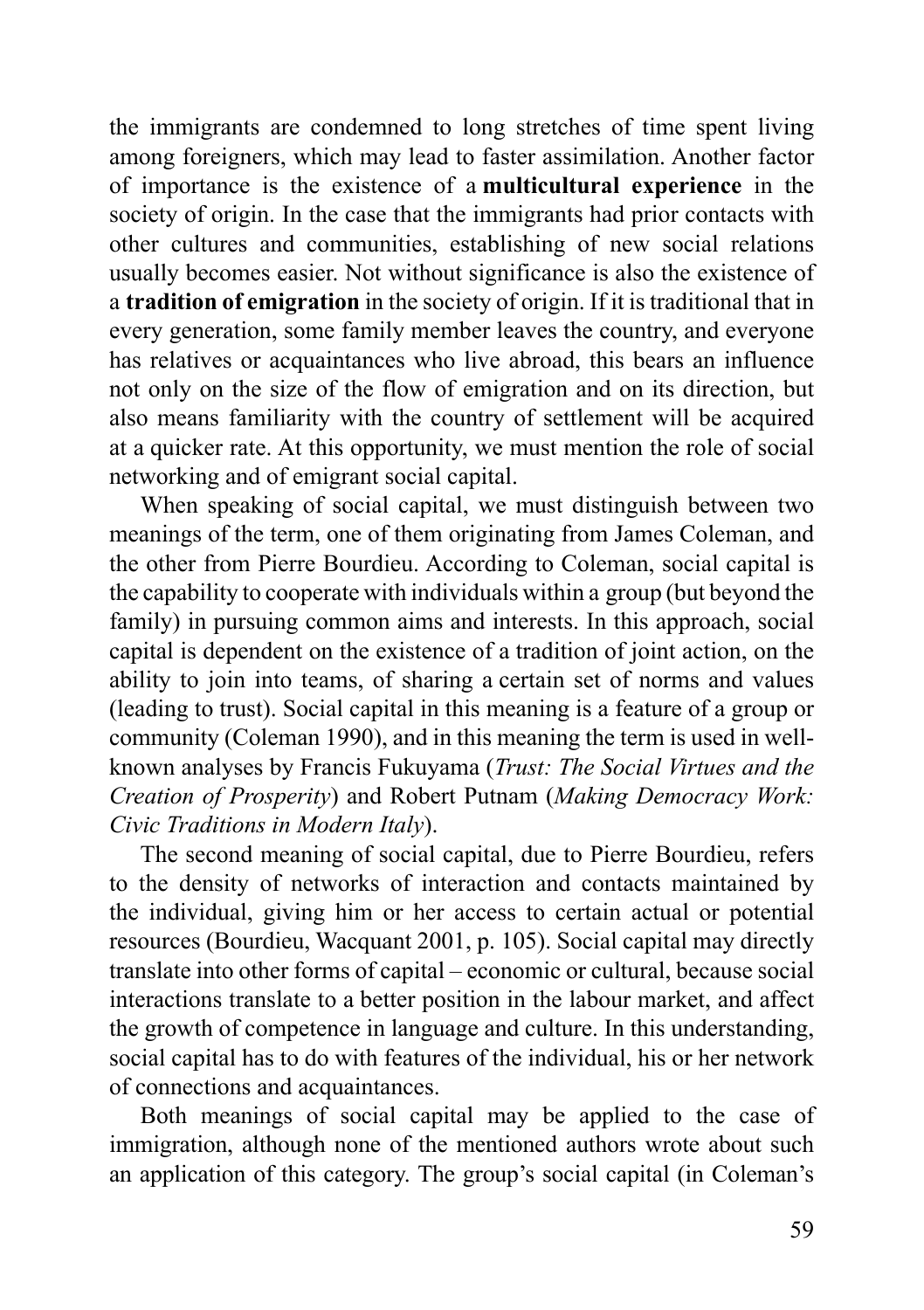sense) determines the degree of the immigrants' self-organization, which applies both to business undertakings, as well as to social activities  $-$  in charity, culture or celebration of anniversaries. The individual's social capital (as understood by Bourdieu) has to do with his or her emigrant social networks and the resources to which the individual gains access through such networks. In many cases it is the emigrant's social networks that determine the destination of emigration, or even the act of emigrating. The emigrant chooses a destination where he or she will find family, acquaintances or friends – they are often those who procure the first accommodation and employment. Emigrant social networks make it easier to find one's way around a new environment and reduce the trauma of emigration. With respect to later stages of emigration the role of emigrant networks is no longer as unequivocally positive. On the one hand, they remain a base for the emigrant, and a kind of safety net in case of adversity; they may provide employment in immigrant businesses, or the possibility to work in service of the immigrant community: as interpreter, teacher, psychologist, counselor, nurse, etc. (In some cases emigrant networking expands the pool of opportunities provided by life on the interface between two communities, in the so-called transnational enterprises). On the other hand, emigrant networks often work in detriment of integration, making it more difficult to "enter" into the host society, hinder social advancement by dragging the individual socially downwards, toward "their own people". The role of social networks in the immigrant's "entry" into the host society may be thus described as ambivalent.

The final group of factors that influence the ability to find one's way around in a new social environment is given by the attributes of the **immigrant cohort**, meaning its **size** – a small group will find it harder to preserve its identity versus the majority (though on the other hand, as indicated by Georg Simmel (2005) in his consideration of social groups, small groups can be surprisingly coherent and able to preserve their identity for a long time). A very large immigrant group may be nearly self-sufficient, with many of its members working exclusively for the needs of other members of their own group. Such a group has little need for contacts with the majority of society.

In the process of finding one's way around in a foreign society, other factors that matter include such demographic-social factors as: **educational level** – in general, the better educated are observed to adapt more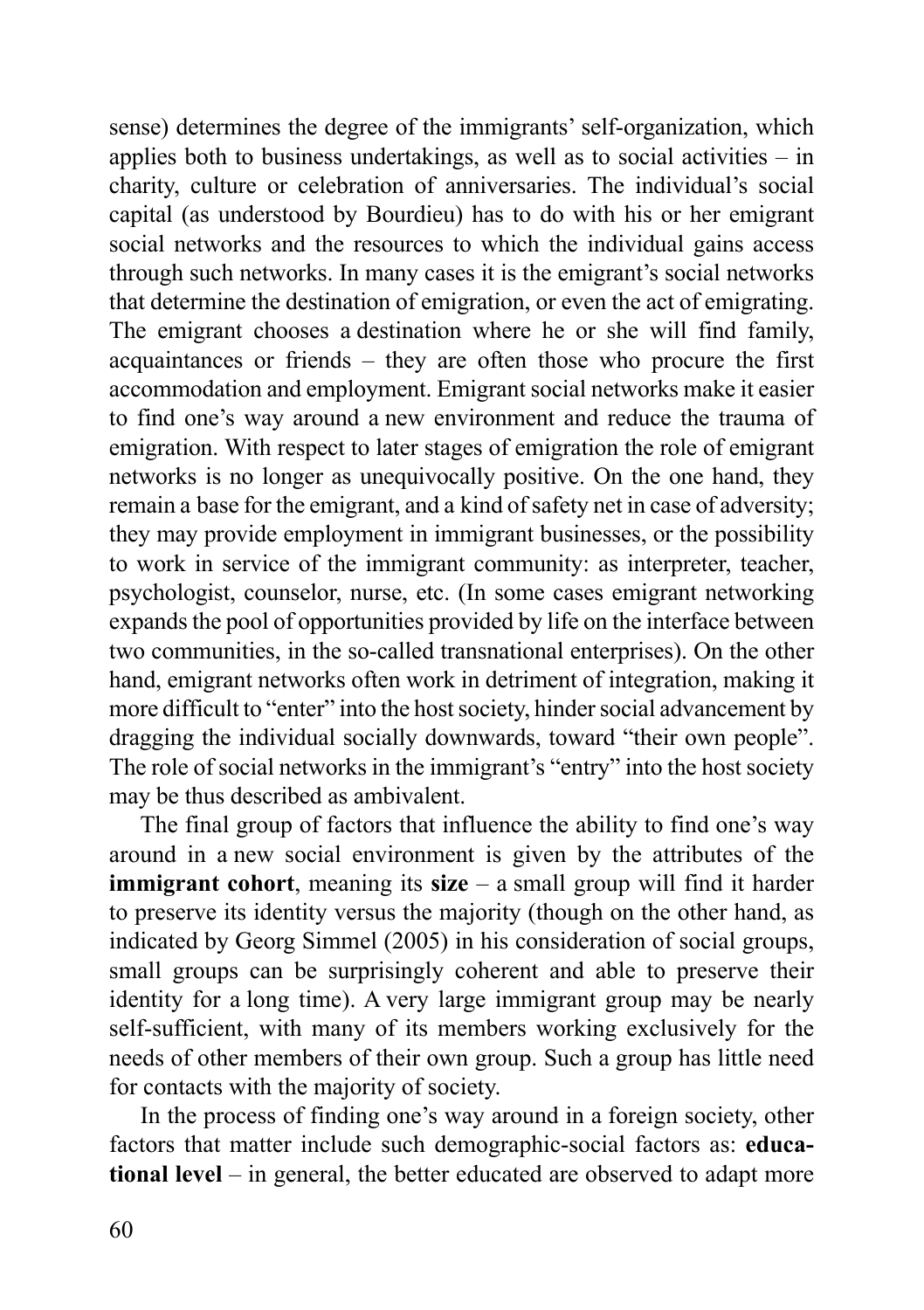easily; **age** – the young adapt faster than the old; **gender composition** – women usually adapt with more ease than men. Of importance is the **habitus** of individual immigrants and of the group as a whole. However, what seems to be of the utmost importance is the **kind of emigration** – whether we are dealing with transient emigration, commuting, seasonal or settlement. And what is the attitude that the immigrants arrive with – whether they regard their current country of residence as a temporary stop in their lives, or a final destination.

### **Study of Polish immigrants in Iceland, 2010**

The situation of immigrants is commonly described from three possible perspectives:

- Micro, meaning the level of the immigrant's experiences and feelings. At this level, the analysis focuses on individual emotions and valuations (a psychological and anthropological approach).
- Meso, meaning the relations between the immigrant and the receiving society, and the interactions with the immigrant's own national group, both in the country of residence and in the original homeland. Within this perspective we also find the description of relations between groups (the sociological approach).
- Macro, meaning relations with the host state and its public institutions. Within this perspective, the legal and institutional obstacles or facilities aimed at immigrants are presented, and the immigration policies of the host state are analyzed (the approach of political and legal science).

All those three perspectives (levels of study) were present in our research. We asked Polish immigrants in Iceland about their individual paths to emigration, their experiences and circumstances, as well as about how they function within various social groups, both Polish and Icelandic. We were interested in the inter-group relations, and in the behavior of the Polish minority in various situations, for instance during a wave of anti-government demonstrations that took place when the recent crisis erupted. In our study we took into account the political and institutional factors, by inquiring about the action of various institutions in favor of immigrants, and about the immigration and integration policies of the Icelandic state. Of interest to us were all the dimensions of becoming a member of a new community, mentioned in the theoretical section: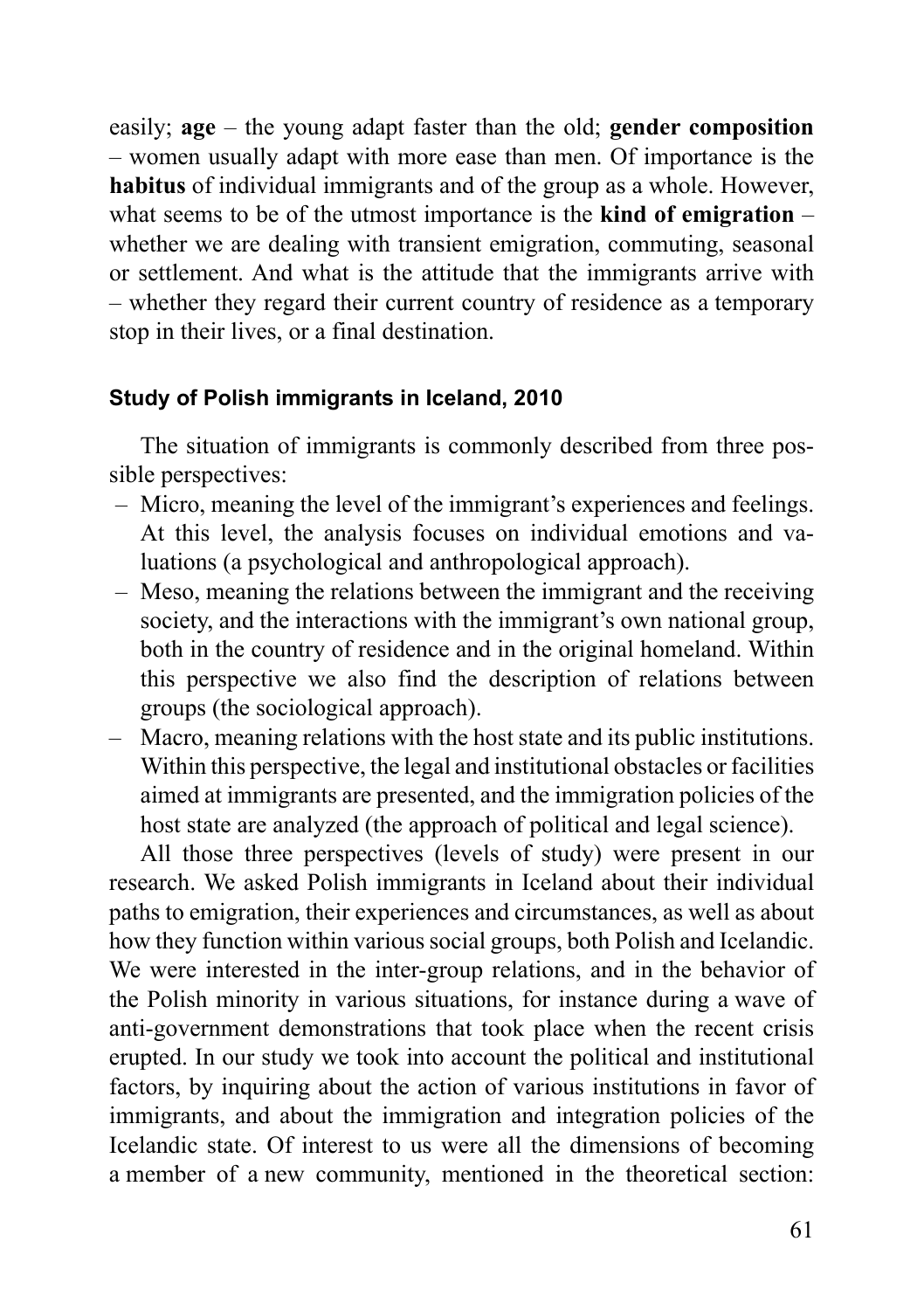the economic, the cultural, the socio-political, and the one concerning self-identification.

**The economic dimension** related to the labour market was analyzed on the basis of questions about home budgets, amounts of savings, monthly expenses, job satisfaction, ways of finding employment, and strategies of survival in times of economic crisis. We were interested in learning how Polish immigrants view the Icelandic work ethic, and how they accommodate to Icelandic standards.

**The socio-political dimension** was analyzed on the basis of answers to questions about contacts with three groups: Poles in Iceland, Poles in the homeland, and Icelanders. The desire to establish relations with native residents is affected by the way the immigrant perceives them. To establish what this perception is like, we asked our respondents a series of questions concerning their view of the Icelanders. In addition, we asked how in the Poles' opinion they themselves are perceived and valued by the Icelanders – speaking in the language of symbolic interactionism, we attempted to reconstruct the "looking-glass self" of the Poles (their idea of how Icelanders view the Poles).

**The cultural dimension**, in other words the answer to the question: to what extent have the Polish immigrants adopted the host society's culture, was studied by inquiring about the cultural patterns related to leisure time, about elements common to both cultures, about the elements of Icelandic culture immigrants find attractive and would like to see adopted in Poland, and what they find surprising, astonishing, annoying, or even repulsive and unacceptable. The cultural dimension was reconstructed through the description of everyday life, and of national holidays, and religious and private celebrations. For a person to be able to function relatively well and efficiently in a new environment, he or she must become familiar with the patterns of behavior enforced in that environment, needed to carry out social roles, and he or she must attain a certain level of language and cultural competence relative to the country of residence. This may be viewed as a renewed socialization. The degree of "entry" into the host society is, therefore, dependent on the relative weight of the two socializations: the original one, related with the ethnic group, and the new one, related with the country of residence.

**The self-identification dimension** is first and foremost answering the question: how has the experience of emigration changed the outlook on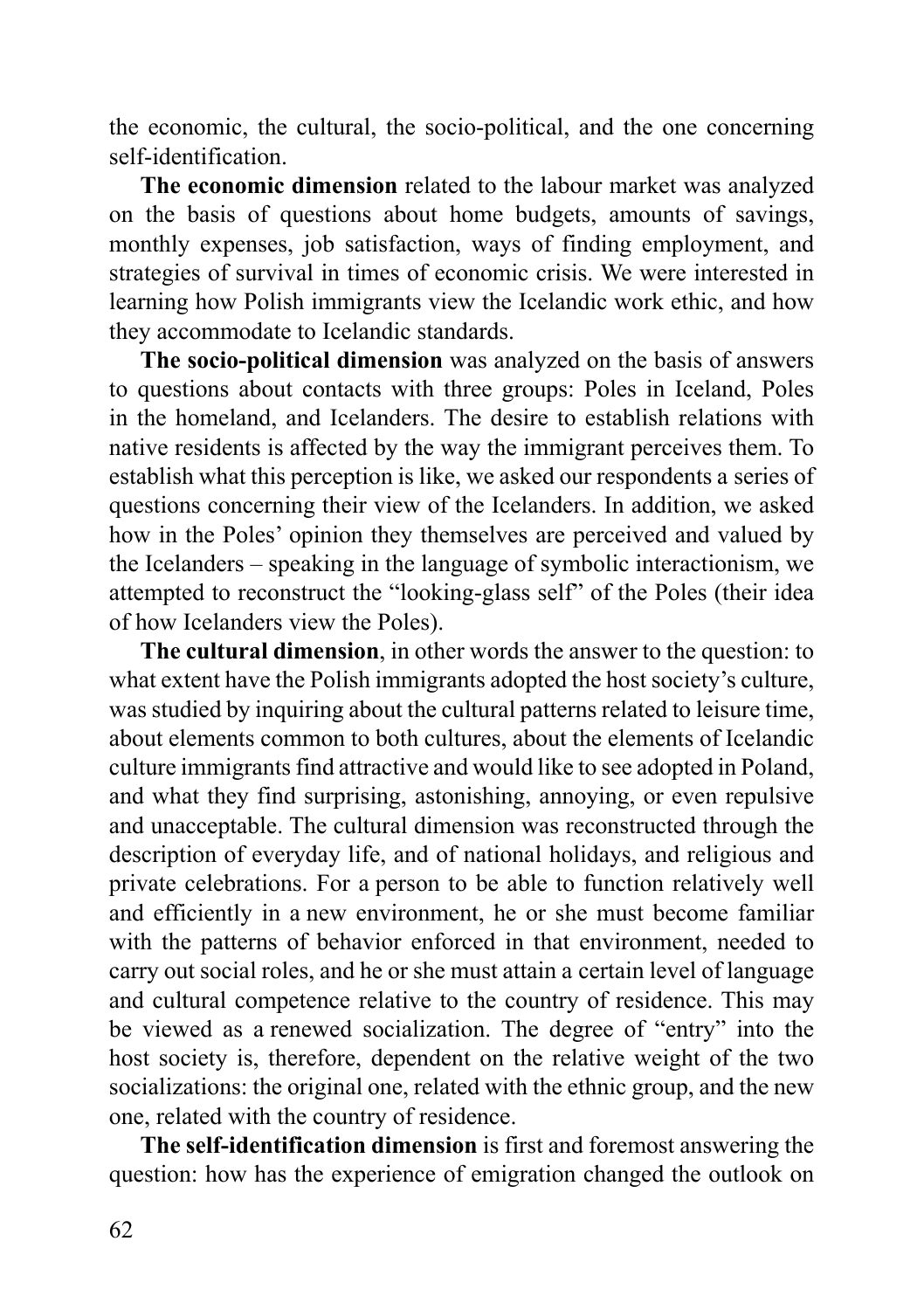matters of identity and national bonds. Do the immigrants display a kind of nostalgic memory, or rather rejection of the proverbial "Polish little hell". We took as an indicator of the extent to which our respondents feel tied to their country of residence vs. the extent of their ties with the homeland, their answers to a question concerning important political and social events, which they regard as turning points. This is a key issue, as collective identity conditions individual memory, these are the so-called frames of collective memory described by Maurice Halbwachs (2008). What the individual considers to be a turning point derives from his or her membership in a community. Every community not only remembers differently, but remembers different events. Additional analysis of ties with Poland was performed through questions concerning the subjects' appraisal of the situation in the home country, their reflections on the Smolensk disaster, and their participation in ceremonies that followed the tragedy.

The degree of "entry" into the host society is affected by policies followed by the central and local governments with respect to immigrants, and the attitude of the native population towards newcomers. An attempt to study this issue was made by the Icelandic part of our research team, by reconstructing the dominant media discourse on the topic of immigrants, by analyzing the integration policies followed by the central and local governments, and the attitudes of Icelandic employers towards foreign workers. The way in which the problems of immigrants are presented and analyzed in the media is not only a reflection of social attitudes towards immigrants, but above all a factor that shapes those attitudes. Whether immigrants are presented as drunks and thieves, or as cultured and hardworking Europeans, is of paramount significance in creating expectations and fears directed at the foreigners. Media image forms the attitudes of the majority towards the immigrant group, but also conversely  $-$  it may generate unfriendly attitudes towards the hosts among the immigrants.

Translated by Robert J. Budzyński

### **References**

Berry J. (1988). Acculturation and Psychological Adaptation: A Conceptual Overwiev, in: J.W. Berry, R.C. Annis (eds.), *Ethnic Psychologdy: Research and Practice with Immigrants, Refugees, Native Peoples, Ethnic Groups and*